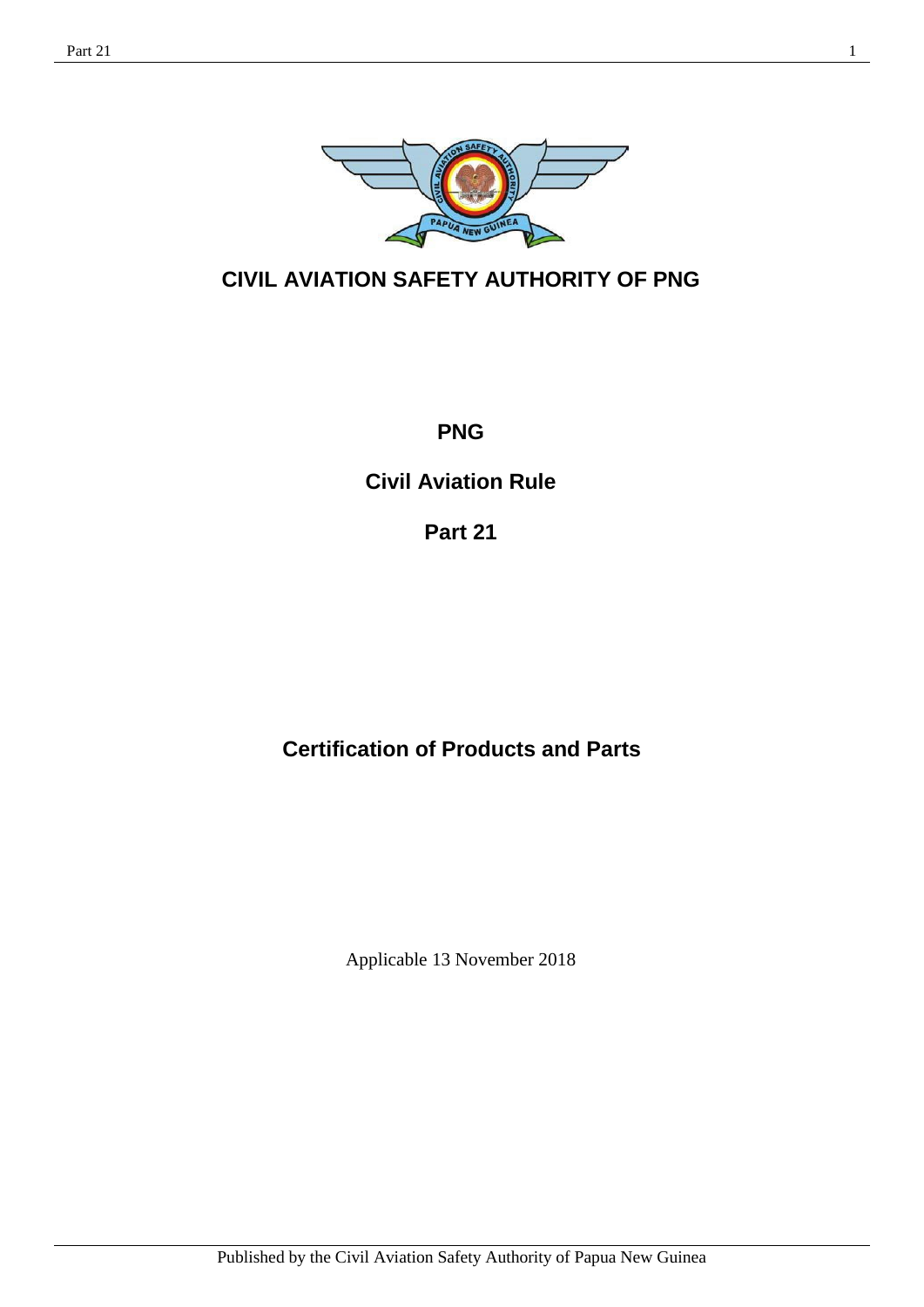# **DESCRIPTION**

Part 21 prescribes the requirements for –

- the type acceptance certification of a product to be imported into Papua New Guinea,
- the airworthiness certification of an aircraft,
- the approval or authorisation of a design change, material, part, process, appliance, technical data, and a critical part:
- the issue of a document for the export of a product, critical part, or appliance, and
- the identification of a product or a critical part.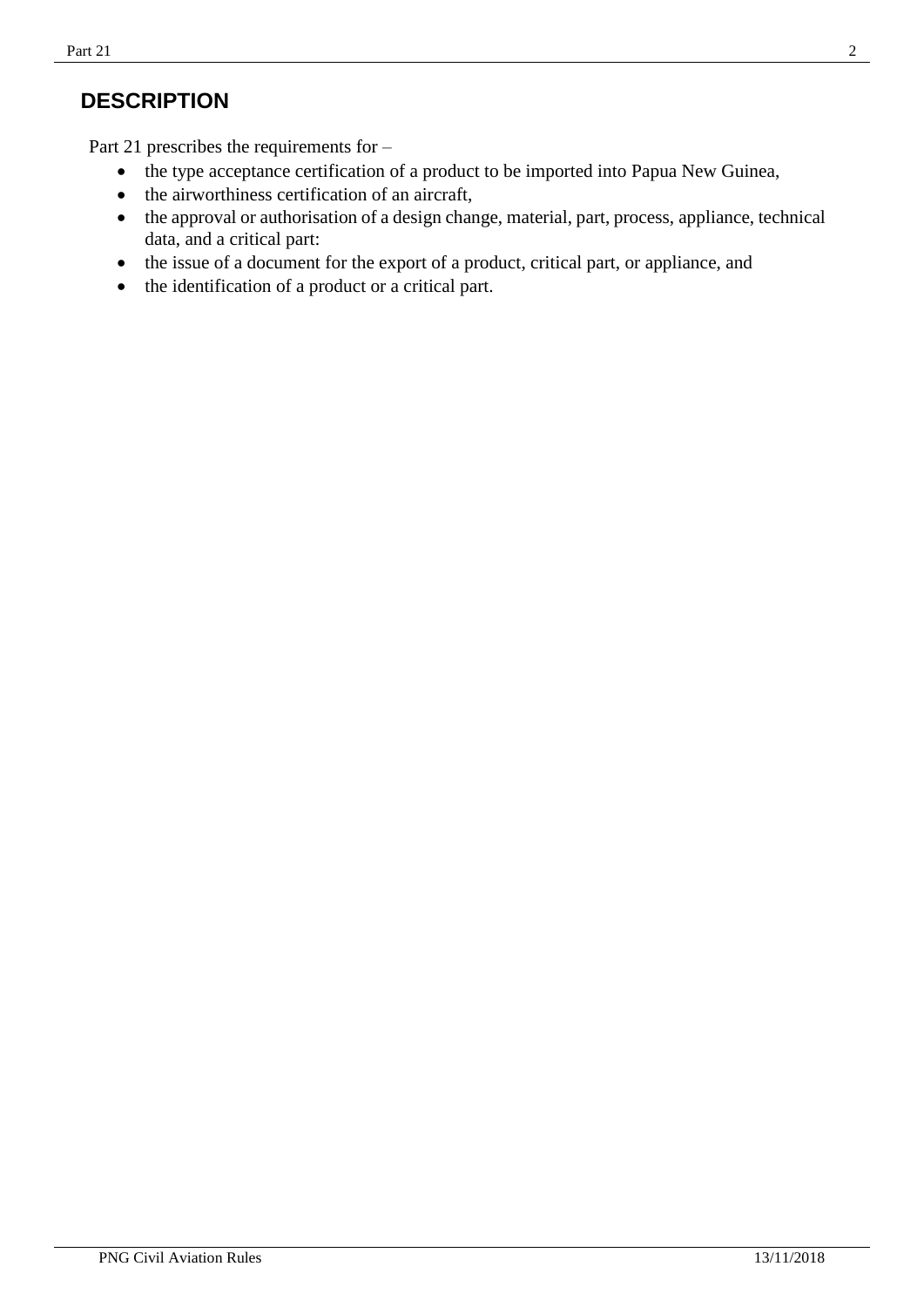#### $Part\ 21$  3

# **BULLETIN**

This Part first came into force on 1 January 2004 and now incorporates the following amendments:

| Amendment   | <b>Effective Date</b> |
|-------------|-----------------------|
| Amendment 1 | 1 January 2011        |
| Amendment 2 | 13 November<br>2018   |

#### *Summary of amendments:*

| <b>Amendment 2:</b>   | Rules $21.23(1)(ii)$ , $21.45(10)(ii)$ , $21.41(10)$ , $21.83(a)(3)$ , |
|-----------------------|------------------------------------------------------------------------|
| (Docket 18/CAR/21/05) | $21.95(a)(6)(i)$ , $21.95(b)(1)$ and Appendix B(e) are amended         |
|                       | for compliance with Carbon Dioxide $(CO2)$ emissions                   |
|                       | standards. Rule 21.25 is amended for clarity.                          |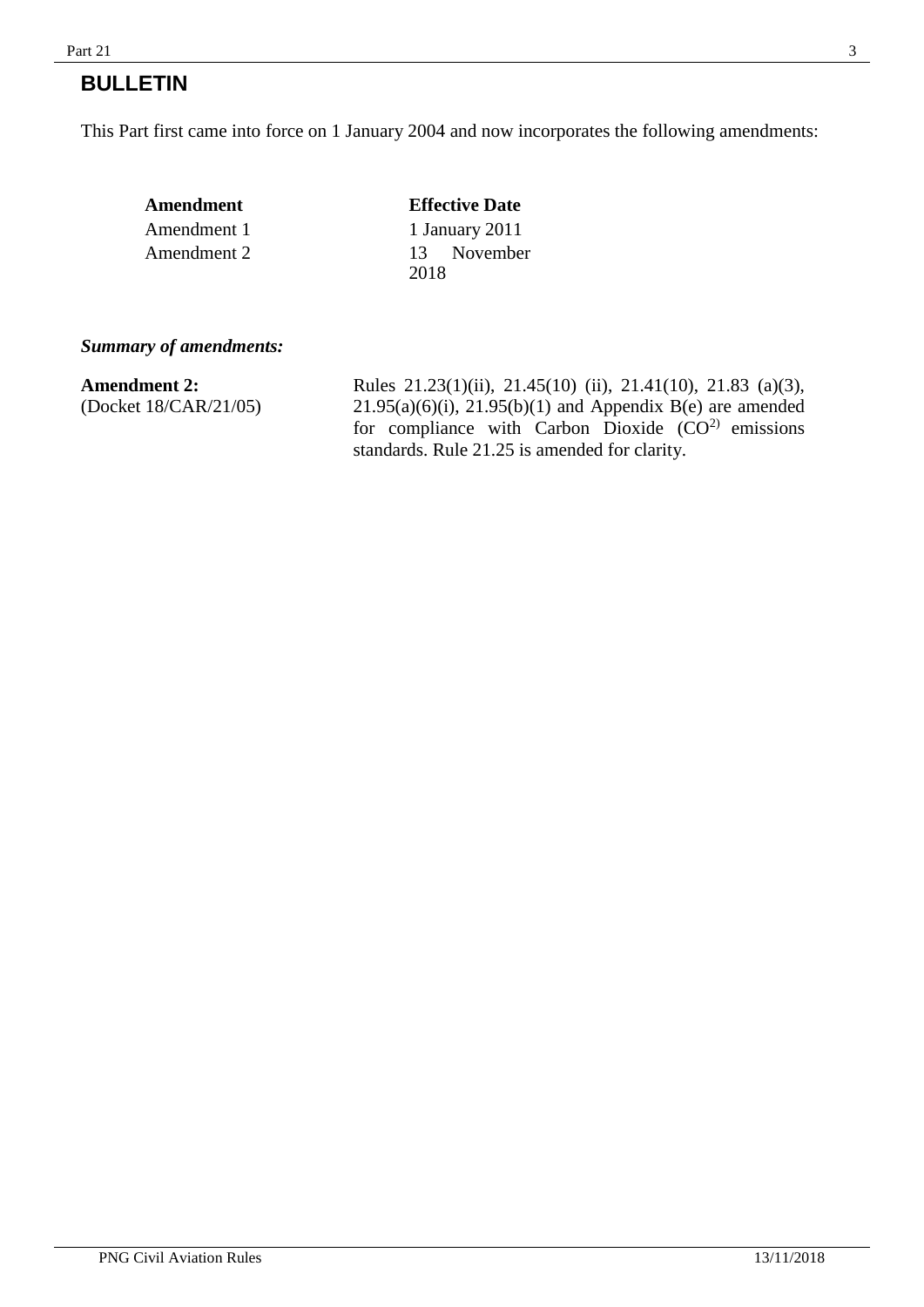# **Schedule of Rules**

| 21.1  |  |
|-------|--|
| 21.3  |  |
| 21.5  |  |
| 21.7  |  |
|       |  |
| 21.11 |  |
| 21.13 |  |
| 21.15 |  |
| 21.17 |  |
| 21.19 |  |
| 21.21 |  |
| 21.23 |  |
| 21.25 |  |
|       |  |
| 21.27 |  |
| 21.29 |  |
| 21.31 |  |
|       |  |
| 21.33 |  |
| 21.35 |  |
| 21.37 |  |
| 21.39 |  |
| 21.41 |  |
| 21.43 |  |
| 21.44 |  |
| 21.45 |  |
| 21.47 |  |
| 21.49 |  |
| 21.51 |  |
|       |  |
| 21.53 |  |
| 21.55 |  |
| 21.57 |  |
| 21.59 |  |
| 21.61 |  |
| 21.63 |  |
| 21.65 |  |
| 21.67 |  |
| 21.69 |  |
| 21.71 |  |
| 21.73 |  |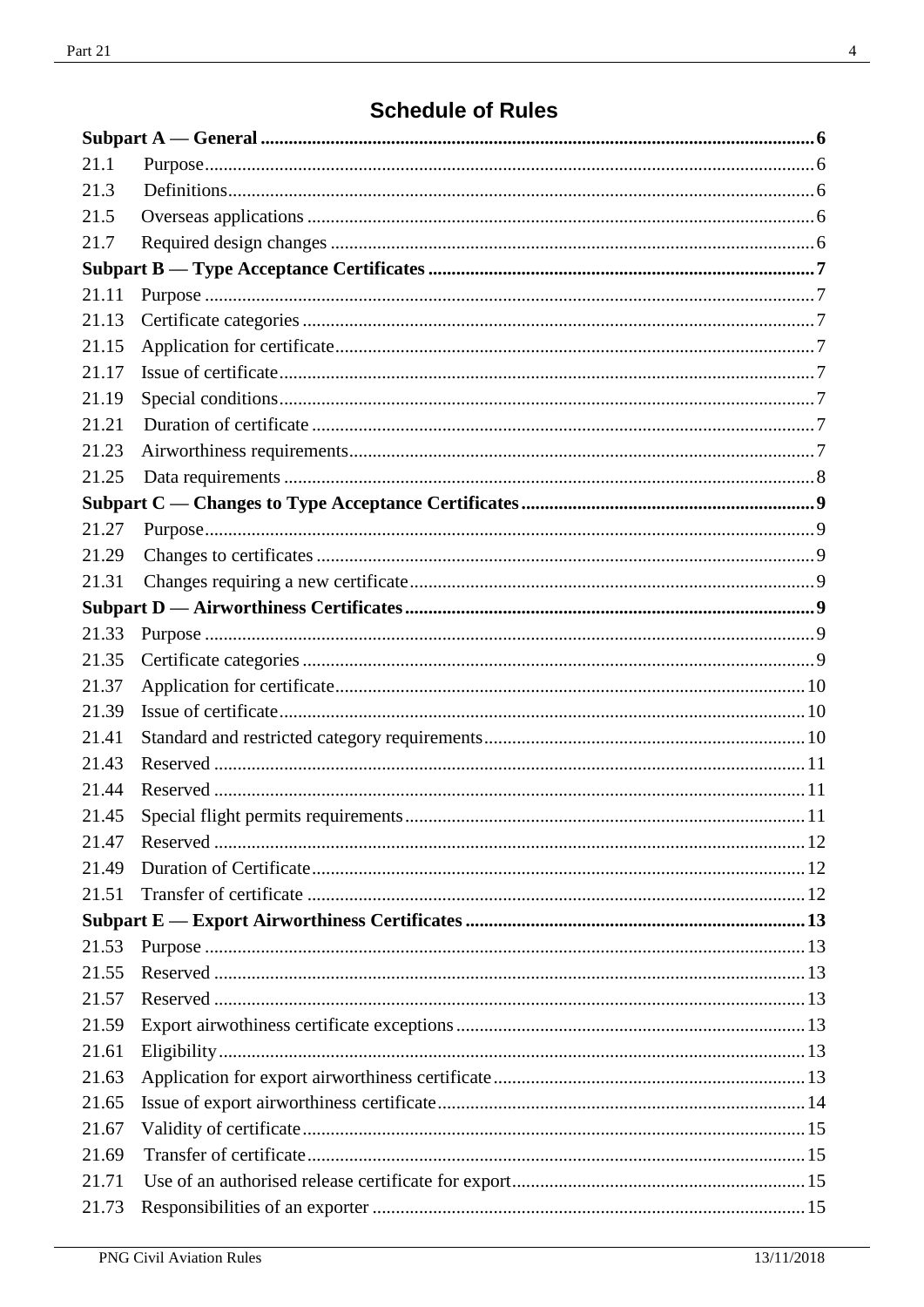| 21.75 |                                                                                           |  |
|-------|-------------------------------------------------------------------------------------------|--|
| 21.77 |                                                                                           |  |
| 21.78 |                                                                                           |  |
| 21.79 |                                                                                           |  |
| 21.81 |                                                                                           |  |
| 21.83 | Acceptance of design changes by the issue of an airworthiness certificate 16              |  |
| 21.85 |                                                                                           |  |
|       |                                                                                           |  |
| 21.87 |                                                                                           |  |
| 21.89 |                                                                                           |  |
|       |                                                                                           |  |
| 21.91 |                                                                                           |  |
| 21.93 |                                                                                           |  |
| 21.95 |                                                                                           |  |
| 21.97 |                                                                                           |  |
| 21.98 |                                                                                           |  |
| 21.99 |                                                                                           |  |
|       |                                                                                           |  |
|       |                                                                                           |  |
|       |                                                                                           |  |
|       |                                                                                           |  |
|       |                                                                                           |  |
|       |                                                                                           |  |
|       |                                                                                           |  |
|       |                                                                                           |  |
|       |                                                                                           |  |
|       |                                                                                           |  |
|       | 21.117 Identification of replacement and modification materials, parts, and appliances 21 |  |
|       |                                                                                           |  |
|       |                                                                                           |  |
|       |                                                                                           |  |
|       |                                                                                           |  |
|       |                                                                                           |  |
|       |                                                                                           |  |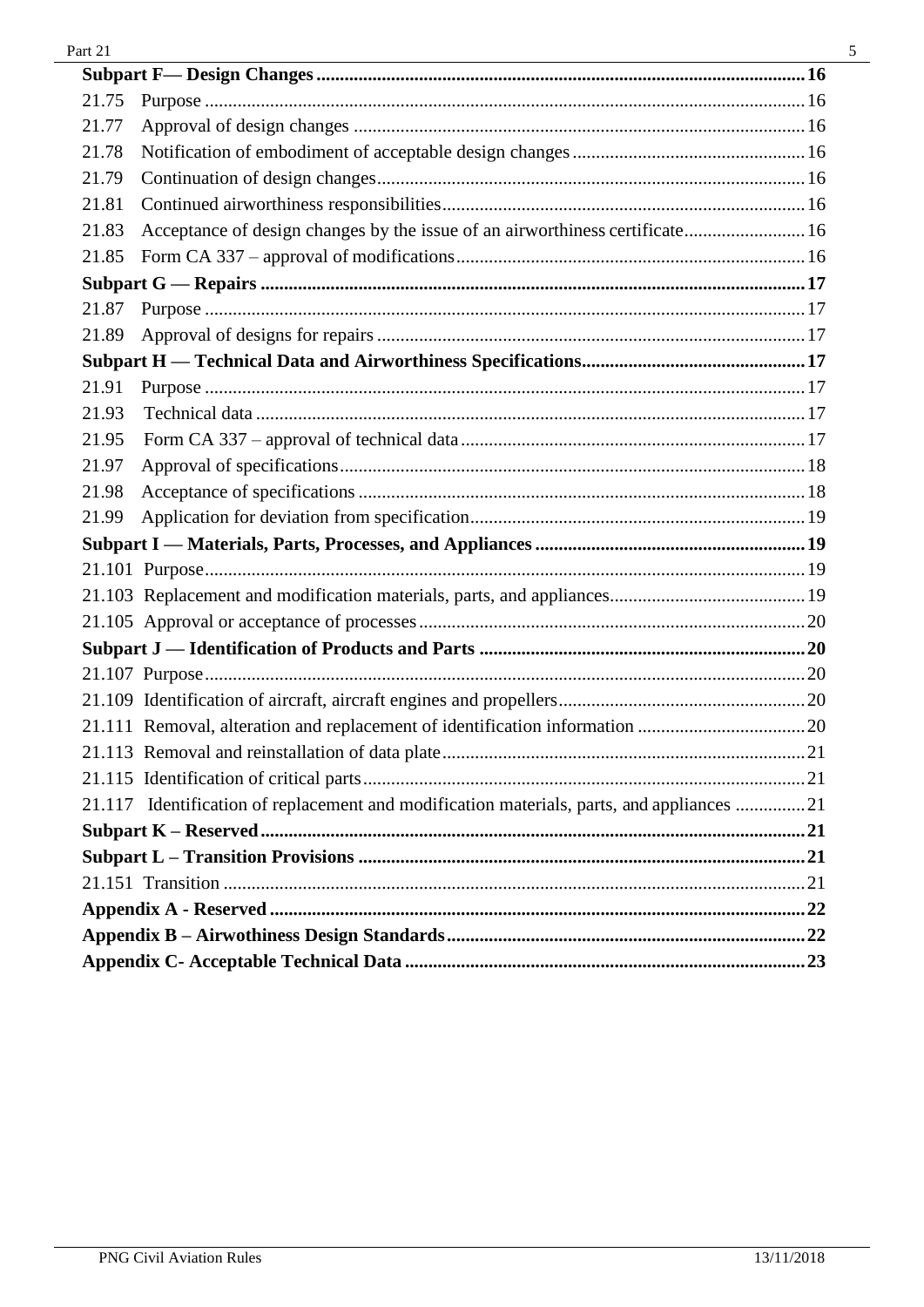# **Subpart A — General**

#### **21.1 Purpose**

This Part prescribes rules governing –

- (1) the type acceptance certification of a product to be imported into Papua New Guinea:
- (2) the airworthiness certification of an aircraft:
- (3) the approval or authorisation of a design change, material, part, process, appliance, technical data, and critical part:
- (4) the issue of a document for the export of a product, critical part, or appliance:
- (5) the identification of a product or critical part.

### <span id="page-5-0"></span>**21.3 Definitions**

In this Part:

**Critical part** means an aircraft part for which a replacement time, inspection interval, or related procedure is specified in the Airworthiness Limitations section of a manufacturer's Maintenance Manual or Instructions for Continued Airworthiness:

#### <span id="page-5-1"></span>**21.5 Overseas applications**

Applications for certificates, approvals, or authorisations from persons located outside of Papua New Guinea will only be considered for approval if the Director is satisfied that there is a need for the certificate, approval, or authorisation.

### <span id="page-5-2"></span>**21.7 Required design changes**

(a) Where the Director issues an airworthiness directive for a product under Part 39, the holder of the type certificate for the product type must—

- (1) if the Director determines that design changes are necessary to correct the unsafe condition of the product, upon the Director's request, submit authorised design changes to the Director for acceptance; and
- (2) upon acceptance of the design changes, make the descriptive data covering the changes available to all operators of the product.

(b) If there are no current unsafe conditions of the product but it is found through service experience that changes in the type certificate will contribute to the safety of the product, the holder of the type certificate for a product type must—

- (1) upon the Director's request, submit appropriate design changes to the Director for approval; and
- (2) upon approval of the design changes, make the descriptive data covering the changes available to all operators of the product.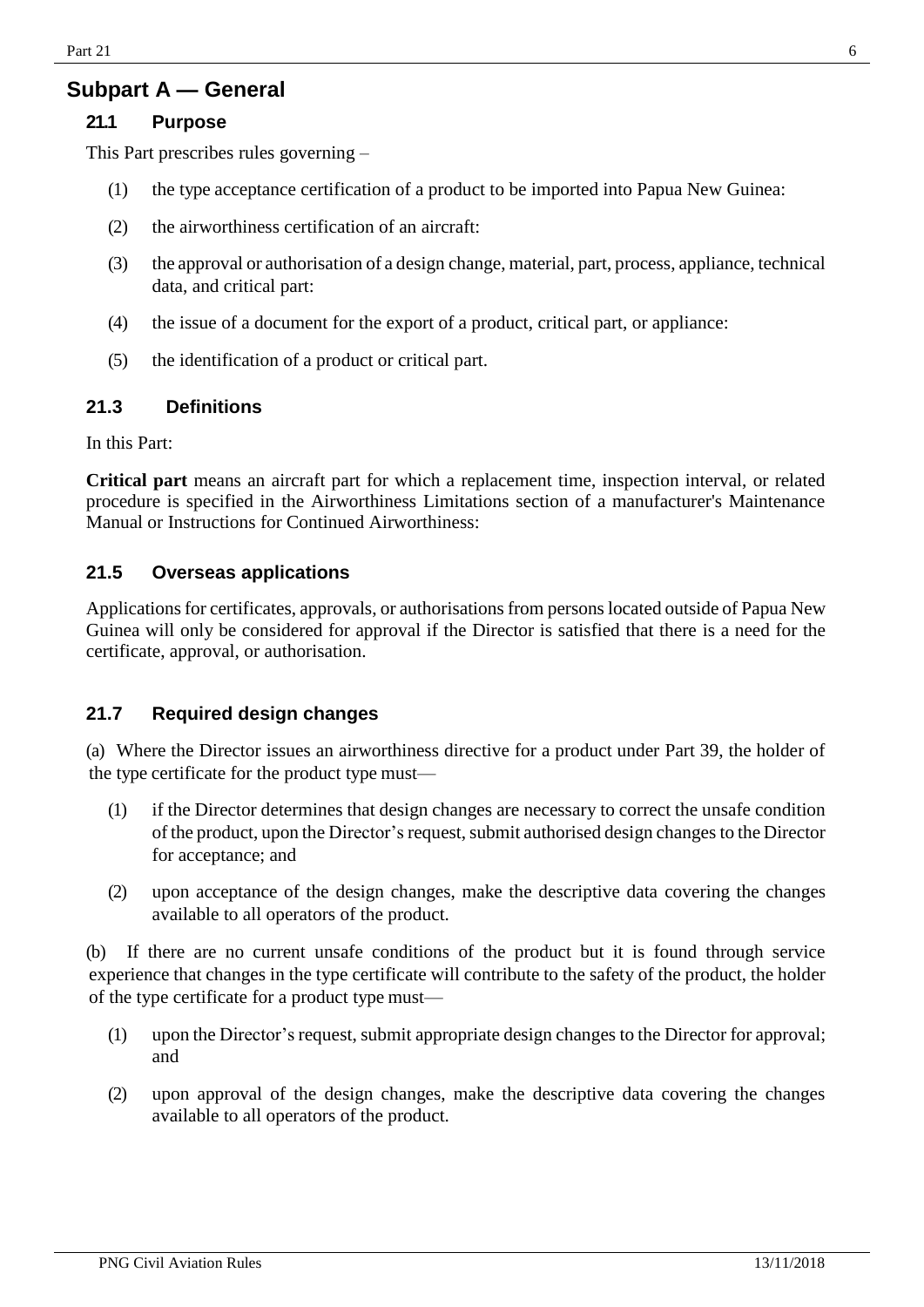# <span id="page-6-0"></span>**Subpart B — Type Acceptance Certificates**

#### <span id="page-6-1"></span>**21.11 Purpose**

This Subpart prescribes rules governing the type acceptance certification of a product to be imported into Papua New Guinea.

#### <span id="page-6-2"></span>**21.13 Certificate categories**

- (a) The following type acceptance certificates are granted under this Subpart:
	- (1) standard category type acceptance certificate for a product type to be imported into Papua New Guinea:
	- (2) restricted categorytype acceptance certificate for a product type to be imported into Papua New Guinea.

(b) A type acceptance certificate may be granted in both the standard and restricted categories if the certification requirements for each category are met.

(c) When issuing a restricted category type acceptance certificate for an aircraft, the Director must specify in the certificate the operational purposes for which the aircraft is certificated.

#### <span id="page-6-3"></span>**21.15 Application for certificate**

An applicant for the grant of a type acceptance certificate for a product type shall complete form CA 21/01, and submit it to the Director with—

- (1) the name and address for service in Papua New Guinea of the applicant; and
- (2) such further particulars relating to the product and the applicant as may be required by the Director; and
- (3) a payment of the appropriate application fee prescribed by regulation made under the Act.

#### <span id="page-6-4"></span>**21.17 Issue of certificate**

An applicant is entitled to a type acceptance certificate for a product type if—

- (1) the applicant meets the applicable certification requirements in 21.23 and 21.25; and
- (2) the grant of the certificate is not contrary to the interests of aviation safety.

#### <span id="page-6-5"></span>**21.19 Special conditions**

The Director may prescribe special conditions for a product to establish a level of safety equivalent to the airworthiness design standards specified in Appendix B if; the Director determines that the airworthiness standards do not contain adequate or appropriate safety levels because—

- $(1)$  the product has novel or unusual design features relative to the design practices on which the applicable airworthiness design standards are based; or
- (2) the intended use of the product is unconventional.

#### <span id="page-6-6"></span>**21.21 Duration of certificate**

(a) A type acceptance certificate remains in force unless-

- (1) the certificate is suspended or revoked:
- (2) the foreign type certificate used as the basis for PNG type acceptance of the product lapses:
- <span id="page-6-7"></span>(3) the product manufacturer or type certificate holder ceases to supply the Director with required data.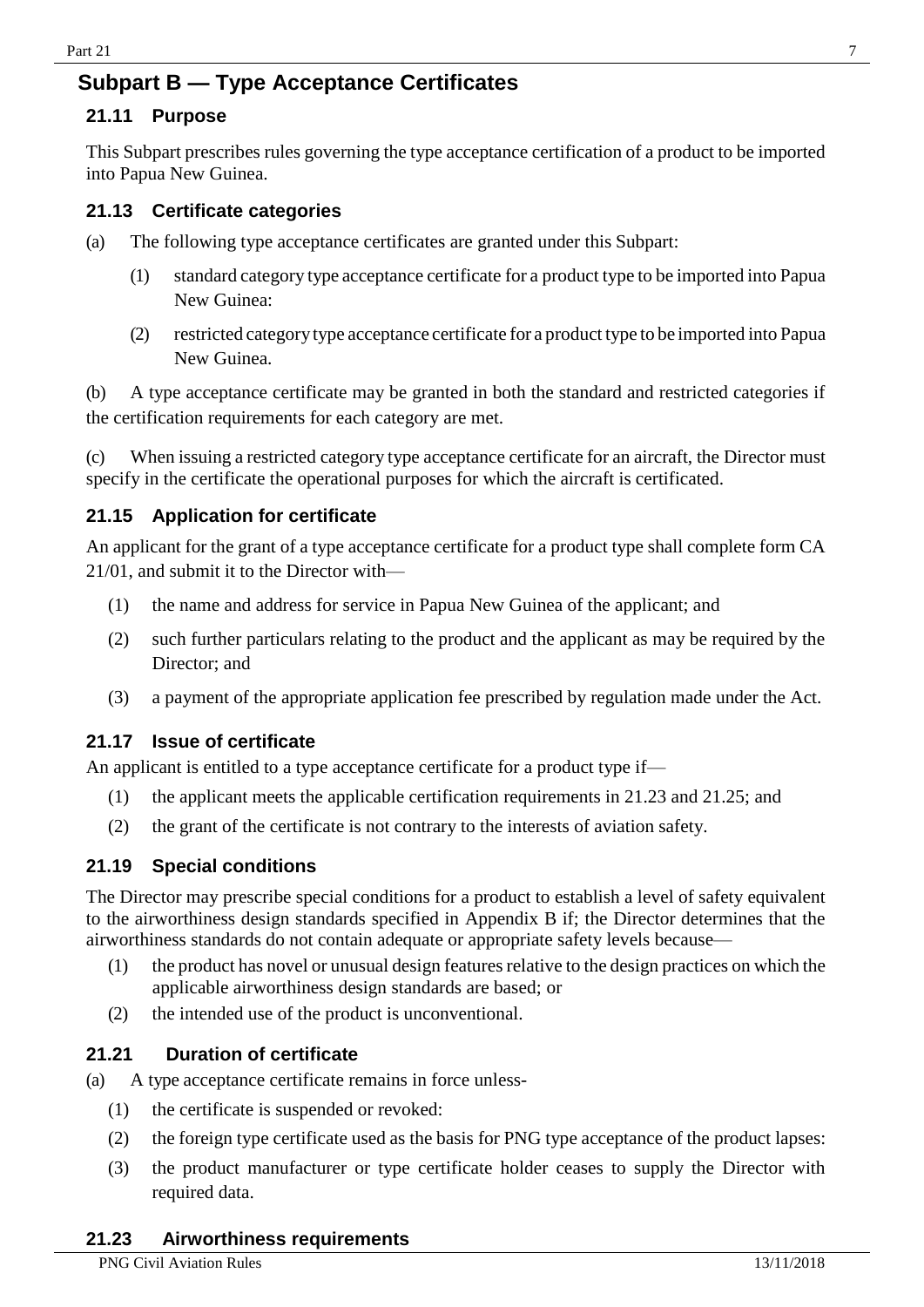An applicant for the grant of a type acceptance certificate for a product type must provide the Director with evidence that—

- (1) the product type meets the applicable-
	- (i) airworthiness design standards; and
	- (ii) aircraft noise, engine emissions and aeroplane  $CO<sub>2</sub>$  emissions standards-

specified in Appendix B, effective at the date assigned in the foreign type certificate or an equivalent document, unless another date is specified by the Director; and

- (2) the product type meets any special conditions imposed under the foreign type certification or as specified in writing by the Director under 21.19; and
- (3) any airworthiness requirements not complied with is compensated for by a factors providing an equivalent level of safety; and
- (4) there is no feature or characteristic of the product type that makes it unsafe for the intended use.

### <span id="page-7-0"></span>**21.25 Data requirements**

(a) An applicant for the grant of a type acceptance certificate for a product type must provide the Director with—

- (1) evidence that—
	- (i) the type design has been approved by a Contracting State by the issue of a type certificate or an equivalent document; and
	- (ii) the type certificate or equivalent document is considered valid by the issuing State's airworthiness authority; and
- (2) details of the airworthiness requirements complied with, for the issue of the type certificate specified in paragraph  $(a)(1)$ , including—
	- (i) the airworthiness design standards; and
	- (ii) the effective date of the standards; and
	- (iii) any special conditions imposed under the foreign type certification; and
	- (iv) any requirements not complied with and any compensating factors providing an equivalent level of safety acceptable to the Director; and
	- (v) any airworthiness limitations; and
- (3) details of the evidence required in 21.41(10) regarding aircraft noise, engine emissions and aeroplane CO<sub>2</sub> emission certification; and
- (4) a list identifying the data submitted for the issue of the type certificate or equivalent document specified in paragraph (a)(1), showing compliance with the applicable airworthiness design standards; and
- (5) for an aircraft, a copy of the flight manual approved under the type certificate or equivalent document specified in paragraph  $(a)(1)$ , or, if the applicable design standards do not require a flight manual to be provided, a flight manual meeting the standards prescribed in Appendix B paragraph (c); and
- (6) if required by the Director—
	- (i) a copy of the maintenance manual for the product; and
	- (ii) a copy of the illustrated parts catalogue for the product type; and
	- (iii) a copy of all current service information issued by the manufacturers of the product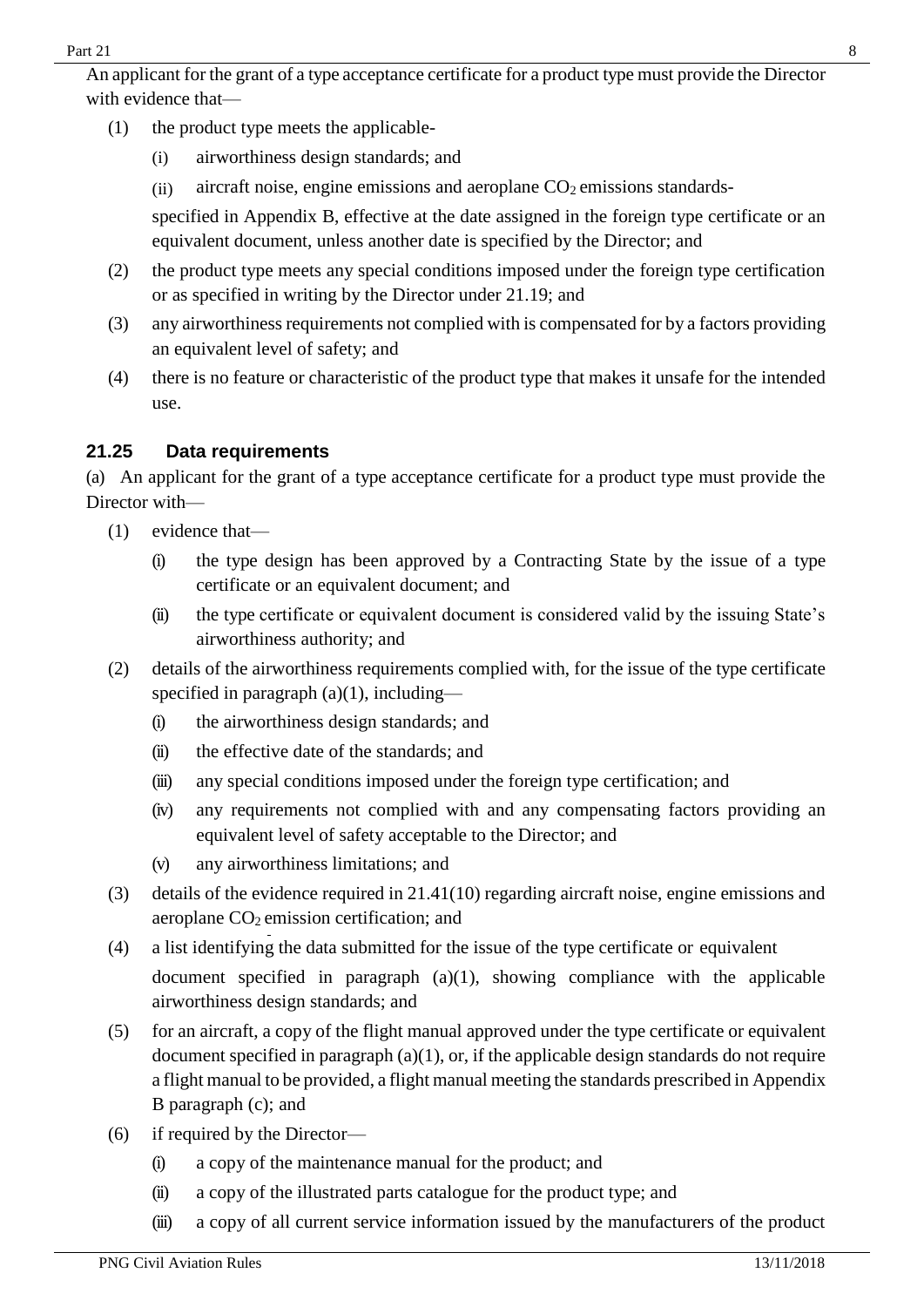type; and

(7) evidence that the manufacturer, or holder of the type certificate or equivalent document specified in paragraph  $(a)(1)$ , has agreed to provide the Director with a copy of every amendments and re-issues of the documents prescribed in paragraphs (a)(5) and (a)(6).

(b) Ifthe product type referred to in paragraph (a) is an aircraft type, the information required under paragraph (a)(6) must include the aircraft, engine and propeller if applicable.

(c) The Director may specify in writing the range of serial numbers or models of products to which the type acceptance certificate relates.

(d) The Director may require provision of further data at any time after issue of a type acceptance certificate if such data is required for to satisfy the conditions for continuance of the type acceptance certificate to remain valid.

# <span id="page-8-0"></span>**Subpart C — Changes to Type Acceptance Certificates**

## <span id="page-8-1"></span>**21.27 Purpose**

This Subpart prescribes rules governing the approval of a change to a type acceptance certificates.

### <span id="page-8-2"></span>**21.29 Changes to certificates**

A change to a type acceptance certificate in accordance with this Subpart may include a change to any of the following—

- (1) the type acceptance certificate category; or
- (2) the type design; or
- (3) the flight manual; or
- (4) the operating limitations; or
- (5) the type certificate data sheet; or
- (6) any special conditions prescribed on the type acceptance certificate.

### <span id="page-8-3"></span>**21.31 Changes requiring a new certificate**

An applicant forthe approval of a change to a type acceptance certificate must make a new application for a type acceptance certificate in accordance with Subpart B and provide the Director with evidence that the applicable foreign authority has approved the change to its type certificate in accordance with the applicable airworthiness requirements.

# <span id="page-8-4"></span>**Subpart D — Airworthiness Certificates**

### <span id="page-8-5"></span>**21.33 Purpose**

This Subpart prescribes rules governing the airworthiness certification of an aircraft.

### <span id="page-8-6"></span>**21.35 Certificate categories**

(a) The following certificates for an aircraft are granted by the Director under Section 49 of the Act in accordance with the applicable requirements of Subpart:

- (1) standard category airworthiness certificate:
- (2) restricted category airworthiness certificate:
- (3) special flight permit.

(b) The Director may specify in an airworthiness certificate the purpose of the certificate and any associated conditions and limitations, for the operation of the aircraft.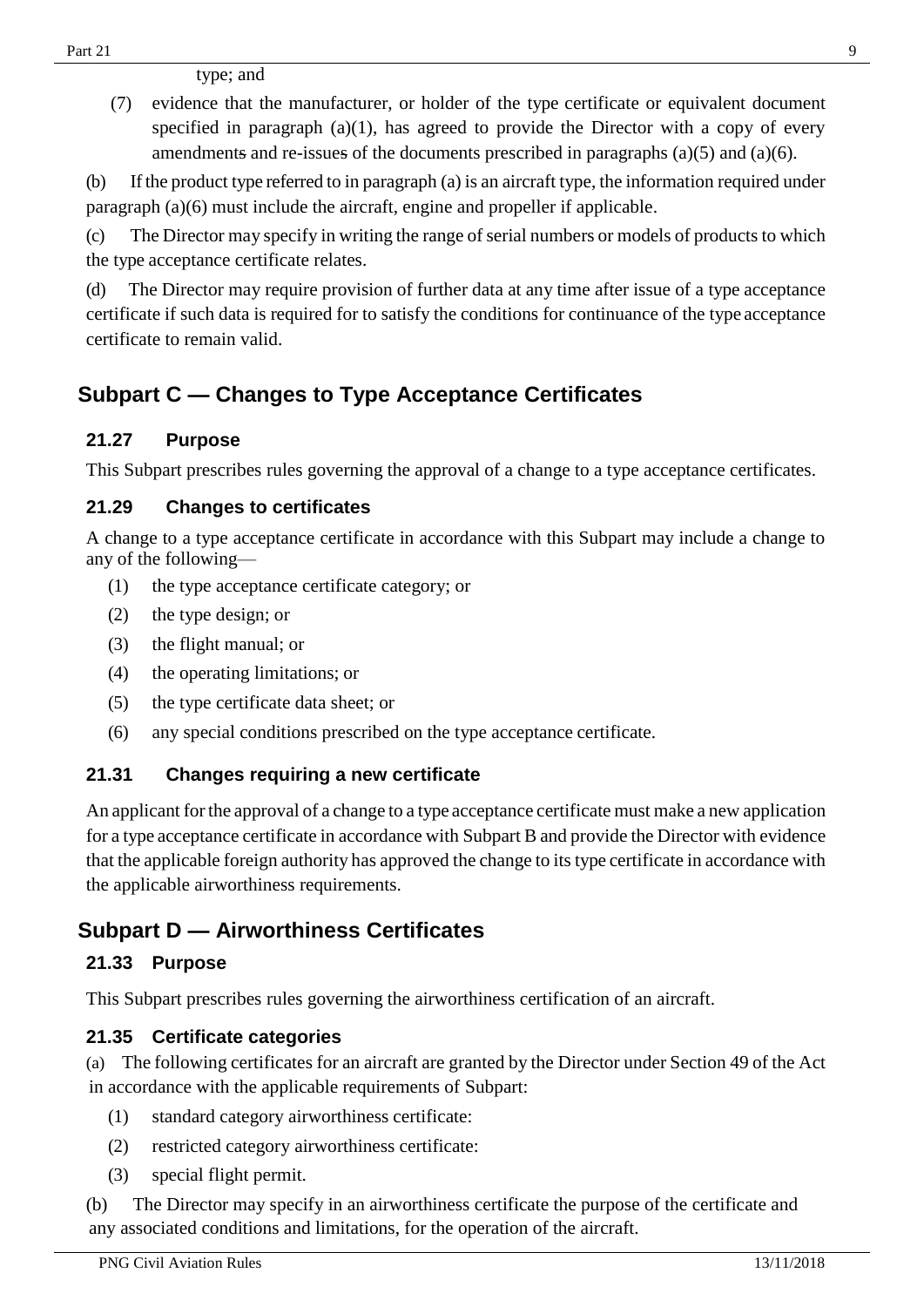- (c) An airworthiness certificate may be granted in both the standard and restricted categories if—
	- (1) the aircraft meets the certification requirements for each category when in the configuration for that category; and
	- (2) the aircraft can be converted from one configuration to the other by removing or adding equipment by simple mechanical means.

(d) Except as provided for in (e), an aircraft that is internally equipped for dispensing substances on agricultural aircraft operations to an extent which makes it inappropriate for use in air operations, shall only be granted a restricted category airworthiness certificate for the purpose of agricultural aircraft operations.

(e) The Director may grant a restricted category airworthiness certificate to an aircraft that is internally equipped for dispensing substances on agricultural aircraft operations for a purpose other than agricultural operations provided the conditions of the type acceptance certificate are satisfied.

## <span id="page-9-0"></span>**21.37 Application for certificate**

An applicant for the grant of an airworthiness certificate must complete one of the following forms and submit it to the Director with a payment of the appropriate application fee prescribed by regulations made under the Act:

- (1) form CA 21/02 for a standard or restricted category airworthiness certificate:
- (2) form CA 21/04 or an equivalent that is acceptable to the Director for a special flight permit:

### <span id="page-9-1"></span>**21.39 Issue of certificate**

(a) Subject to paragraphs (b) and (c), an applicant is entitled to an airworthiness certificate for an aircraft if the Director is satisfied that the applicable certification requirements under this Subpart are met.

(b) An applicant is entitled to an airworthiness certificate for an aircraft in both the standard and restricted categories if the Director is satisfied that-

- (1) the applicable certification requirements for each category under this Subpart are met when the aircraft is configured for that category; and
- (2) the aircraft can be converted from one configuration to the other by removing or adding equipment by simple mechanical means.

(c) An applicant is entitled to only a restricted category airworthiness certificate for an aircraft if the aircraft is internally equipped for dispensing substances on an agricultural aircraft operation and the extent of the internal equipment makes the aircraft inappropriate for use in air operations.

(d) An applicant is entitled to a special permit for an aircraft if the Director is satisfied that-

- (1) the applicable certification requirements under this Subpart are met; and
- (2) despite any failure of the aircraft to meet applicable airworthiness and maintenance requirements, the level of safety is adequate for one of the following purposes as appropriate:
	- (i) flying the aircraft to a base where maintenance is to be performed, or to a place of storage:
	- (ii) evacuating an aircraft from an area of impending danger:
	- (iii) demonstrating the eligibility of an aircraft for the issue of airworthiness certificate.

# <span id="page-9-2"></span>**21.41 Standard and restricted category requirements**

An applicant for the grant of a standard or restricted category airworthiness certificate for an aircraft must provide the Director with evidence that—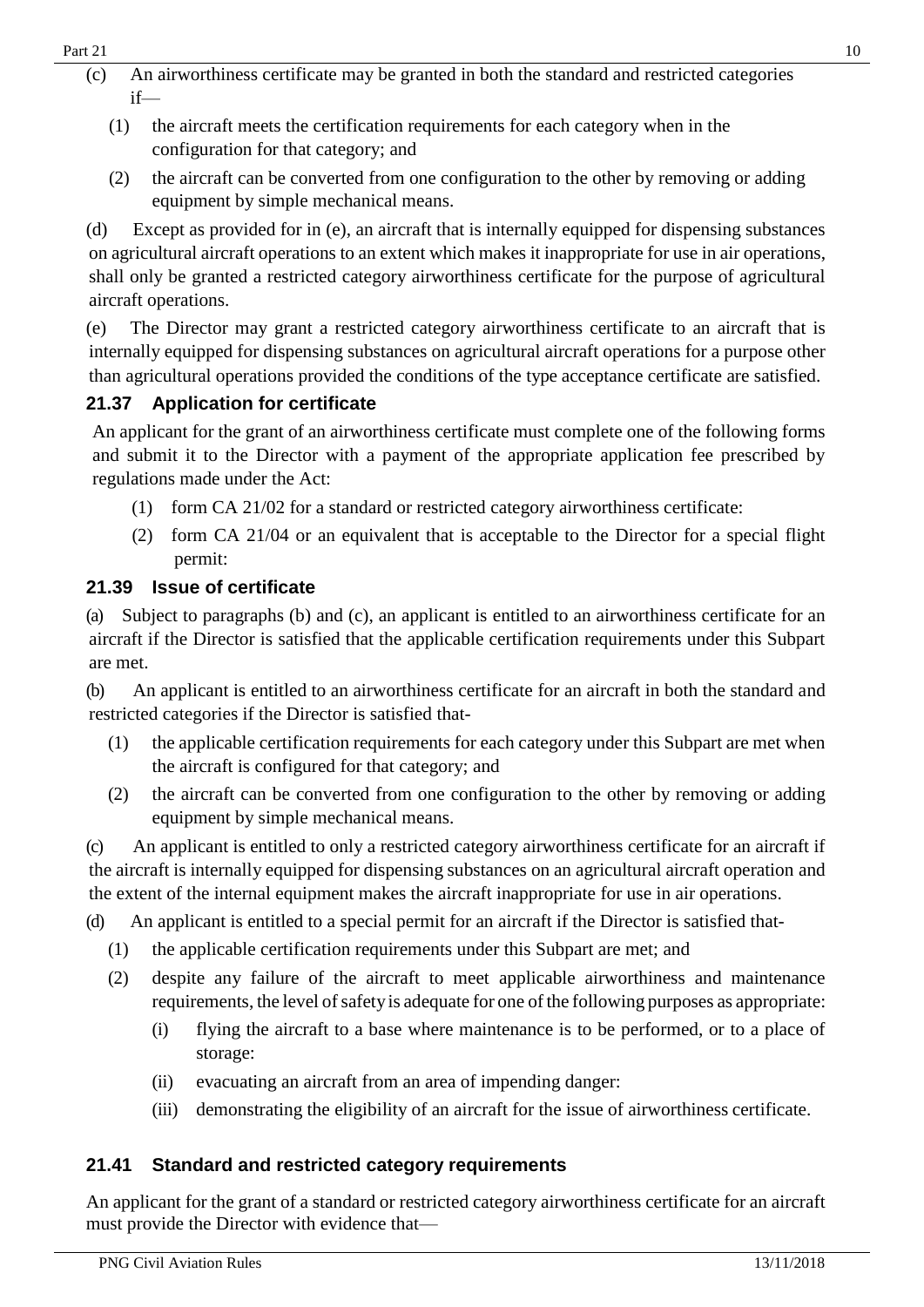| 21.44 | <b>Reserved</b>                                                                                                                                                                                                            |
|-------|----------------------------------------------------------------------------------------------------------------------------------------------------------------------------------------------------------------------------|
| 21.43 | <b>Reserved</b>                                                                                                                                                                                                            |
| (11)  | the aircraft is in a condition for safe operation.                                                                                                                                                                         |
| (10)  | the aircraft and each modification and repair to the aircraft complies with the applicable<br>aircraft noise, engine emissions and aeroplane CO <sub>2</sub> emission standards specified in Appendix<br>$B$ ; and         |
| (9)   | the aircraft has, within the 5 years before application for the airworthiness certificate, been<br>weighed; and                                                                                                            |
|       | an equivalent inspection acceptable to the Director; and<br>(iii)                                                                                                                                                          |
|       | a schedule inspection in accordance with an applicable maintenance programme of<br>(ii)<br>an operator certified in accordance with Part 119 or an air transport operator<br>certificated by an ICAO Contracting State; or |
|       | a 100 hrs, or equivalent, inspection in accordance with the manufacturer's maintenance<br>(i)<br>schedule; or                                                                                                              |
| (8)   | the aircraft has, within 60 days before the application for the airworthiness certificate,<br>undergone-                                                                                                                   |
| (7)   | the aircraft conforms with every applicable additional airworthiness requirements prescribed<br>in Part 26; and                                                                                                            |
| (6)   | the aircraft, its engines, propellers, and propeller hubs and blades are identified by the means<br>specified in Subpart J; and                                                                                            |
|       | (iii)<br>an approved identifiable paint scheme and markings; and                                                                                                                                                           |
|       | Police marks:<br>(ii)                                                                                                                                                                                                      |
|       | nationality and registration marks:<br>(i)                                                                                                                                                                                 |
| (5)   | the aircraft is a Papua New Guinea registered aircraft and in accordance with Part 47,<br>displays an identification plate and one of the following forms of marking-                                                      |
|       | the appropriate logbooks, repair and alteration forms, and documents; and<br>(ii)                                                                                                                                          |
|       | the appropriate flight manual, and<br>(i)                                                                                                                                                                                  |
| (4)   | the aircraft is issued with-                                                                                                                                                                                               |
| (3)   | every airworthiness directive that is applicable to the aircraft has been complied with in<br>accordance with Part 39; and                                                                                                 |
| (2)   | every modification and repair to the aircraft conforms to a design change approved in<br>accordance with acceptable technical data under Subpart H for the aircraft type; and                                              |
| (1)   | The aircraft, its engines and propellers if applicable conform to applicable current type<br>acceptance certificates issued in accordance with Subpart B; and                                                              |

# <span id="page-10-0"></span>**21.45 Special flight permit requirements**

- (a) An applicant for the grant of a special flight permit for an aircraft must provide the Director with:
	- (1) details of
		- (i) the purpose of the flight; and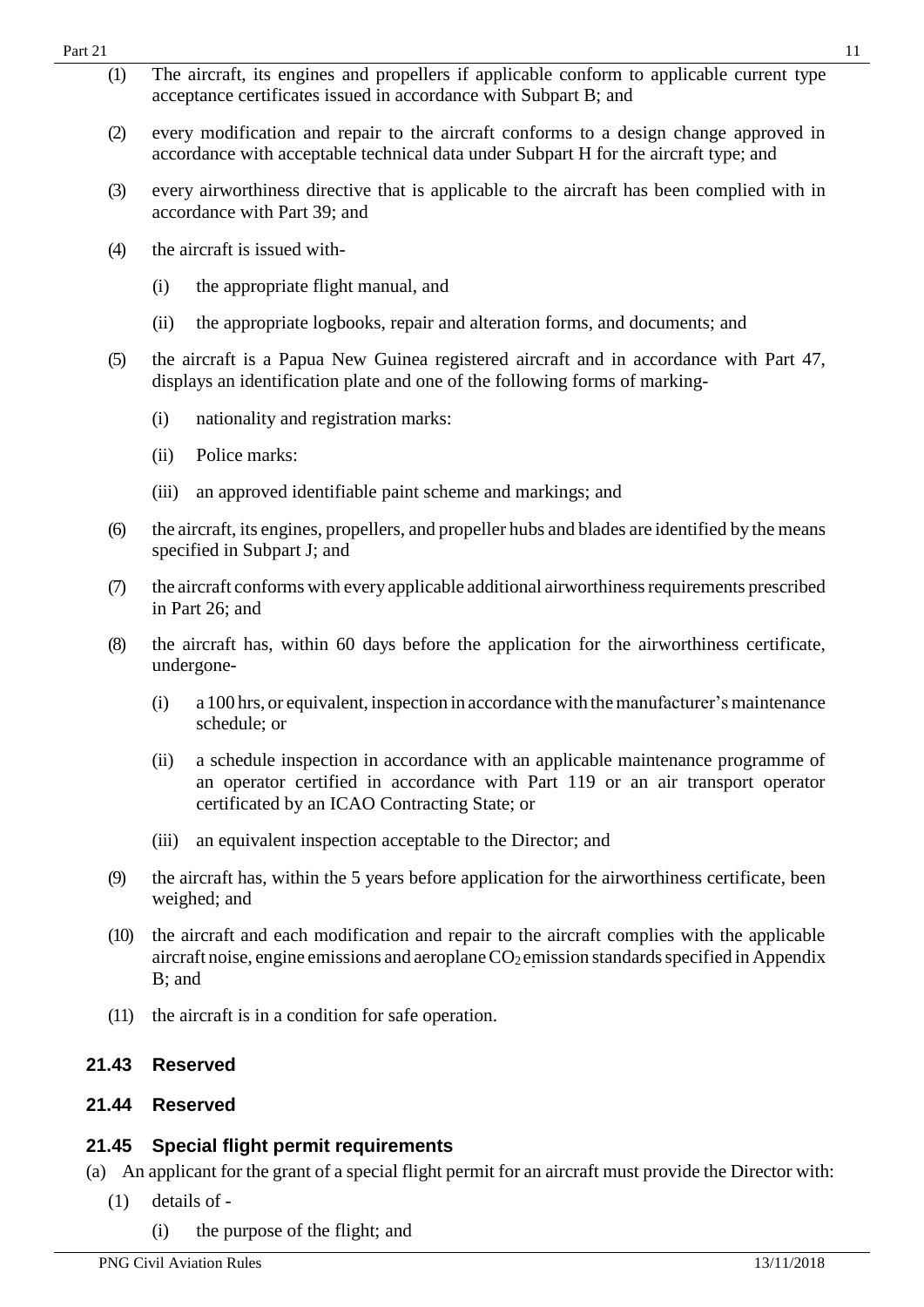- (ii) the proposed itinerary; and
- (iii) the crew required to operate the aircraft and its equipment; and
- (iv) any non-compliance with any applicable airworthiness requirements; and
- (v) any restriction the applicant determines necessary for the safe operation of the aircraft; and
- (vi) any other information considered necessary by the Director may require for the purpose of prescribing operating limitations;
- (2) any other information the Director may require for the purpose of prescribing operating limitations; and
- (3) evidence that the aircraft is a Papua New Guinea registered aircraft and in accordance with Part 47, displays an identification plate, nationality and registration marks; and
- (4) completed form CA 21/04 with payment of the appropriate fee.

(b) Notwithstanding paragraph (a), the Director may grant to the holder of an air operator certificate issued under Part 119 a continuing authorisation for the holder to issue special flight permits for the purpose of flying aircraft to a base where maintenance can be performed.

(c) For the grant of a continuing authorisation in accordance with paragraph (b) the holder of an air operator certificate must include in the Exposition required by Part 119.115 procedures acceptable to the Director for the application of the authorisation.

### <span id="page-11-0"></span>**21.47 Reserved**

#### **21.49 Duration of certificate**

(a) The following airworthiness certificates for an aircraft remainsin force if the maintenance of the aircraft is performed in accordance with the applicable requirements of Parts 91 and 43 unless the certificate has expired or is suspended or revoked:

- (1) standard category airworthiness certificate:
- (2) restricted category airworthiness certificate:

(b) A standard category airworthiness certificate for an aircraft and a restricted category airworthiness certificate for an aircraft expire if-

- (1) the aircraft ceases to a Papua New Guinea registered aircraft; or
- (2) the type acceptance certificate issued for the aircraft type, its engines, and propellers if applicable, ceases to remain in force; or
- (3) a new airworthiness certificate in the same category is issued for the aircraft.

(c) A special flight permit remains in force for the period specified in the permit if the aircraft remains a Papua New Guinea registered aircraft, unless the permit is suspended or revoked.

(d) The holder of an airworthiness certificate that has expired under paragraphs (b) or (c) must surrender the certificate to the Director.

### <span id="page-11-1"></span>**21.51 Transfer of certificate**

The holder of a Papua New Guinea certificate of registration for an aircraft must transfer the following applicable airworthiness certificates with the aircraft if, in accordance with rule 47.57, the holder ceases to have lawful entitlement to the aircraft:

(1) standard category airworthiness certificate: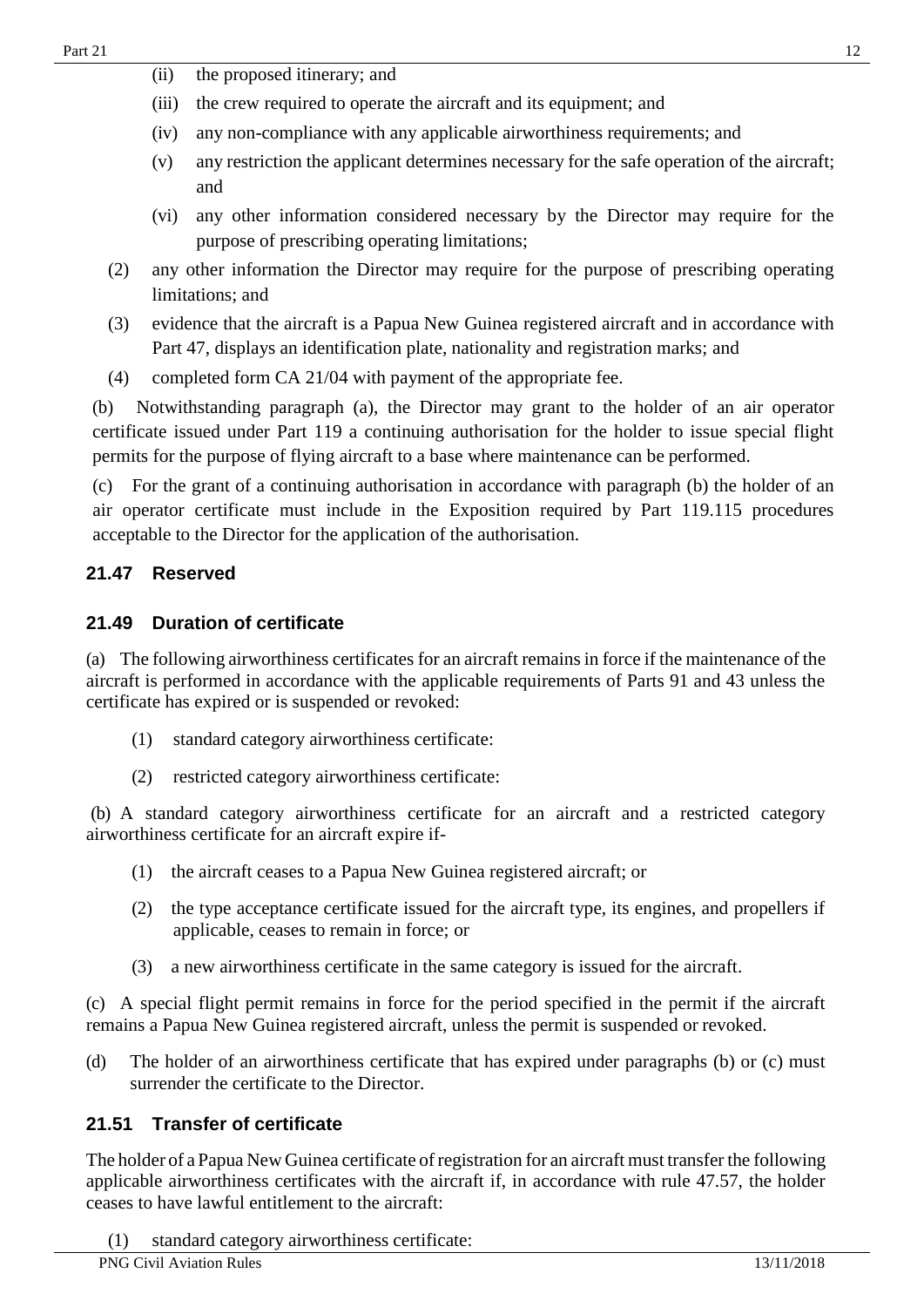# <span id="page-12-0"></span>**Subpart E — Export Airworthiness Certificates**

#### <span id="page-12-1"></span>**21.53 Purpose**

This Subpart prescribes rules governing the issue of—

- (1) an export airworthiness certificates for the export of a product; and
- (2) an authorised release certificate for the export of a part or an appliance by organisations certificated for the purpose under Part 145.

#### <span id="page-12-2"></span>**21.55 Reserved**

#### **21.57 Reserved**

#### **21.59 Export airworthiness certificate exceptions**

If the applicant for an export airworthiness certificate provides a written statement by the State of the importer, in accordance with 21.65(b), the Director may issue the export airworthiness certificate with listed exceptions of—

- (1) the requirements of this Subpart that have not been met; and
- (2) any differencesin configuration between the exported product and the relevant type accepted product.

#### <span id="page-12-3"></span>**21.61 Eligibility**

Any exporter or exporter's authorized representative may apply for the issue of an export airworthiness certificate for a product.

#### <span id="page-12-4"></span>**21.63 Application for export airworthiness certificate**

(a) An applicant for the issue of an export airworthiness certificate must complete form CA 21/05 and submit it to the Director with a payment of the appropriate application fee prescribed by regulations made under the Act and provide to the Director with:

- (1) evidence that—
	- (i) the product conforms to a type design acceptable to the State of the importer; and
	- (ii) any special certification conditions of the State of the importer has been met; and
	- (iii) the State of the importer accepts any exceptions to be listed on the certificate; and
	- (iv) the product has been identified in accordance with Subpart J; and
	- (v) the applicable airworthiness directives have been complied with; and
- (2) any log books, modification and repair forms, and historical records that the Director may require for other than a new product; and
- (3) a description of anymethods used, including the duration of effectiveness of the method, for the preservation and packaging of a product to protect it against corrosion and damage while in transit or storage; and
- (4) the date when ownership passed, or is expected to pass, to a purchaser in the State of the importer; and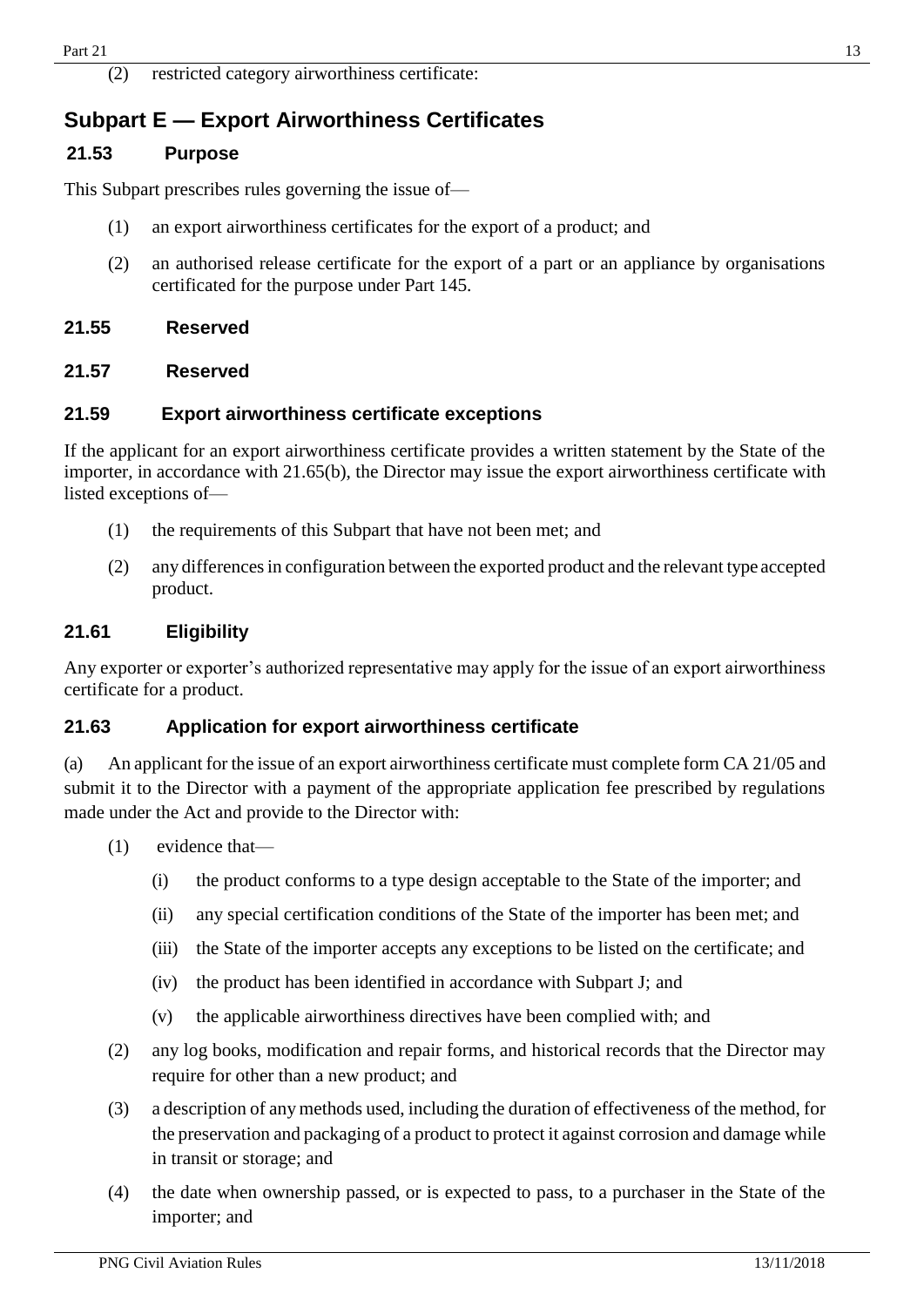- (6) supporting documentation for any variance to this Subpart; and
- (7) any further particulars relating to the product and applicant required by the Director.

(b) An applicant for the issue of an export airworthiness certificate for an aircraft must, in addition to paragraph (a), provide the Director with—

- (1) Evidence that—
	- (i) the aircraft possesses or qualifies for an airworthiness certificate under Subpart D; and
	- (ii) the aircraft is issued with the appropriate flight manuals; and
	- (iii) a weight and balance report has been completed, with a loading schedule if applicable; and
	- (iv) the aircraft has, within 60 days before the application for the export airworthiness certificate, undergone an inspection meeting the minimum requirements of Part 43, or an equivalent inspection acceptable to the Director; and
	- (v) any installations incorporated for the purpose of export delivery comply with the applicable airworthiness requirements or have been approved by the issue of a Special Flight Permit under Subpart D; and
- (2) Confirmation that any installation described in paragraph  $(b)(1)(v)$  is to be removed and the aircraft restored to the approved type configuration upon completion of the delivery flight.

(c) The applicant must make the product that is the subject of the export airworthiness certificate and associated data available for any inspection if required by the Director.

### <span id="page-13-0"></span>**21.65 Issue of export airworthiness certificate**

(a) The Director may issue an export airworthiness certificate for a product and an applicant is entitled to an export airworthiness certificate if the Director is satisfied that—

- (1) the applicant meets the applicable requirements of this Subpart; and
- (2) the issue of the certificate is not contrary to the interests of aviation safety; and
- (3) any airworthiness requirement that is not complied with is compensated for by a factor that provides an acceptable level of safety.

(b) Notwithstanding paragraph (a)(1), the Director may issue an export airworthiness certificate for a product that does not meet every airworthiness requirements of rule 21.63 if the applicant provides written evidence that the non-compliance with any particular requirement is acceptable to the State of the importer.

- (c) An export airworthiness certificate issued by the Director under this Subpart-
	- (1) may be subject to conditions as the Director considers appropriate in each particular case; and
	- (2) does not authorize the installation or use of a product.

(d) Where a maintenance requirement, additional to those specified by the type certificate holder, is required to maintain the continuing airworthiness of a product, the Director may notify the additional maintenance requirement on an export airworthiness certificate as a condition under (c)(1).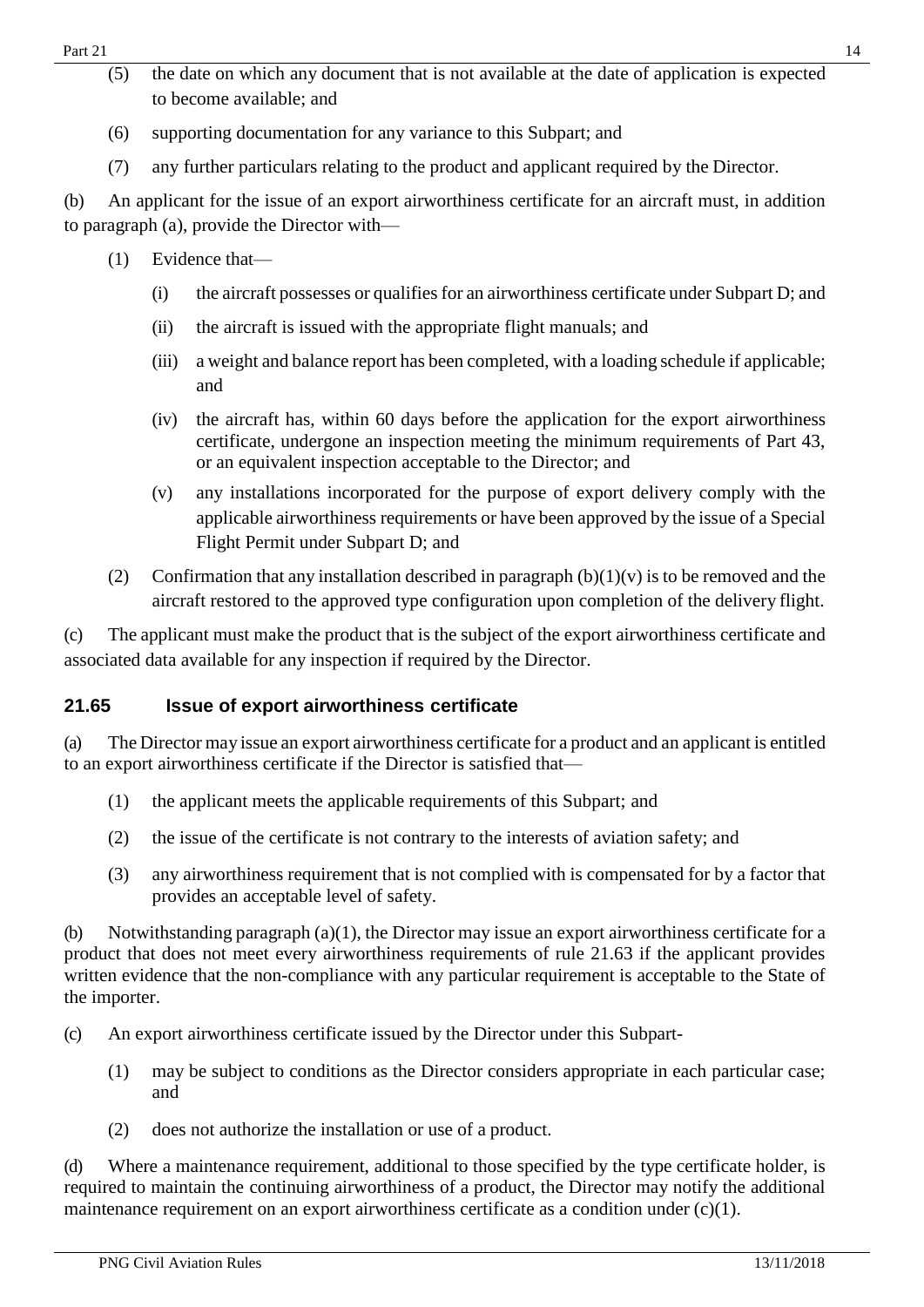#### <span id="page-14-0"></span>**21.67 Validity of certificate**

(a) An export airworthiness certificate issued under this Subpart remains valid, providing there is no subsequent design change to the product, until the completion of delivery to the State of the importer.

(b) The holder of an export airworthiness certificate invalidated because of a design change must surrender the certificate to the Director.

#### <span id="page-14-1"></span>**21.69 Transfer of certificate**

An export airworthiness certificate is transferred with the product.

#### <span id="page-14-2"></span>**21.71 Use of an authorised release certificate for export**

- (a) The authorised release certificate must only be used for the export of a part or appliance where—
	- (1) the part or appliance—
		- (i) is new or overhauled, or was last installed in an aircraft which possesses a valid standard or restricted airworthiness certificate and the part or appliance is fit for release to service; and
		- (ii) conforms to approved design data; and
		- (iii) is in a condition for safe operation; and
		- (iv) meets any special conditions for import required by the State of the importer; and
	- (2) the authorised release certificate has been issued in accordance with the procedures of an organisation certificated under Part145.

(b) A part or appliance does not need to meet every requirement under paragraph (a) the State of the importer indicates in writing that the part or appliance is acceptable to the State.

#### <span id="page-14-3"></span>**21.73 Responsibilities of an exporter**

(a) When title to an aircraft passes or has passed to a foreign purchaser, the exporter who was issued an export airworthiness certificate must—

- (1) where applicable, request the cancellation of the Papua New Guinea registration and airworthiness certificates, giving the date of transfer of title and the name and address of the foreign owner; and
- (2) return the registration and airworthiness certificates to the Director; and
- (3) submit a statement certifying that the Papua New Guinea nationality and registration marks have been removed from the aircraft.

(b) Unless otherwise agreed with the State of the importer, the exporter who was issued an export airworthiness certificate must—

- (1) forward to the appropriate authority of the State of the importer—
	- (i) all documents and information necessary for the proper operation of the product and any other material as is stipulated in the special requirements of the State of the importer; and
	- (ii) the applicable manufacturer's assembly instructions for un-assembled aircraft and an approved flight check schedule; and
- (2) preserve and package products to protect them against corrosion and damage whilst in transit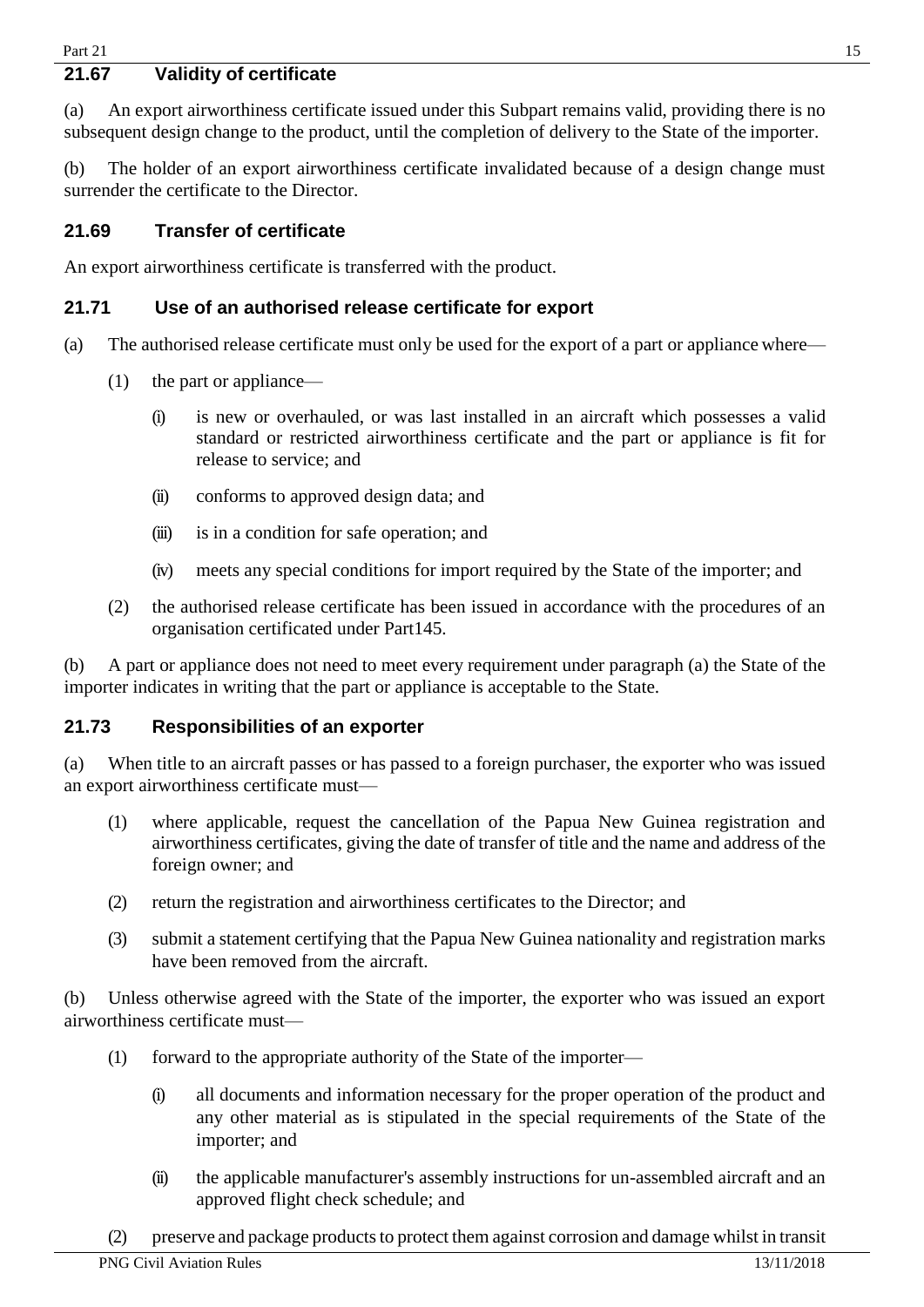or storage; and

(3) upon completion of an export delivery of an aircraft, remove, or have removed, any temporary installation incorporated for the purpose of delivery and restore the aircraft to the approved type configuration.

## <span id="page-15-0"></span>**Subpart F— Design Changes**

#### <span id="page-15-1"></span>**21.75 Purpose**

This Subpart prescribes rules governing the approval of design changes.

#### <span id="page-15-2"></span>**21.77 Approval of design changes**

- (a) A design change may be approved by—
	- (1) including it in an Airworthiness Directive; or
	- (2) the approval of a modification; or
	- (3) the approval of a change to the type acceptance certificate under Subpart C.
- (b) Design changes are acceptable to the Director if they are—
	- (1) described by technical data listed in Appendix C; or
	- (2) accepted by the issue of an airworthiness certificate.

#### <span id="page-15-3"></span>**21.78 Notification of embodiment of acceptable design changes**

An acceptable design change embodied in accordance with paragraph 21.77(b)(1) must be notified to the Director within 7 days of embodiment.

#### <span id="page-15-4"></span>**21.79 Continuation of design changes**

Each design change that has been approved by the Director at the time this Part comes into force shall be deemed to have been approved under this Part.

#### <span id="page-15-5"></span>**21.81 Continued airworthiness responsibilities**

The organisation under which the statement of compliance for a design change was issued shall undertake the continued airworthiness responsibilities required by Part 146 in respect of the change.

#### <span id="page-15-6"></span>**21.83 Acceptance of design changes by the issue of an airworthiness certificate**

(a) A design change embodied on an aircraft may be accepted by the issue of an airworthiness certificate for that aircraft, if—

- (1) the design change is to be recorded in the maintenance records for the aircraft at the time of issue of the airworthiness certificate; and
- (2) there is sufficient evidence that the design change meets the applicable airworthiness requirements.
- (3) there issufficient evidence that the design change meets the applicable aircraft noise, engine emissions and aeroplane CO<sub>2</sub> emission standards specified in Appendix B.

(b) A design change accepted under this rule shall only be embodied on the individual aircraft for which the airworthiness certificate has been issued.

#### <span id="page-15-7"></span>**21.85 Form CA 337 – approval of modifications**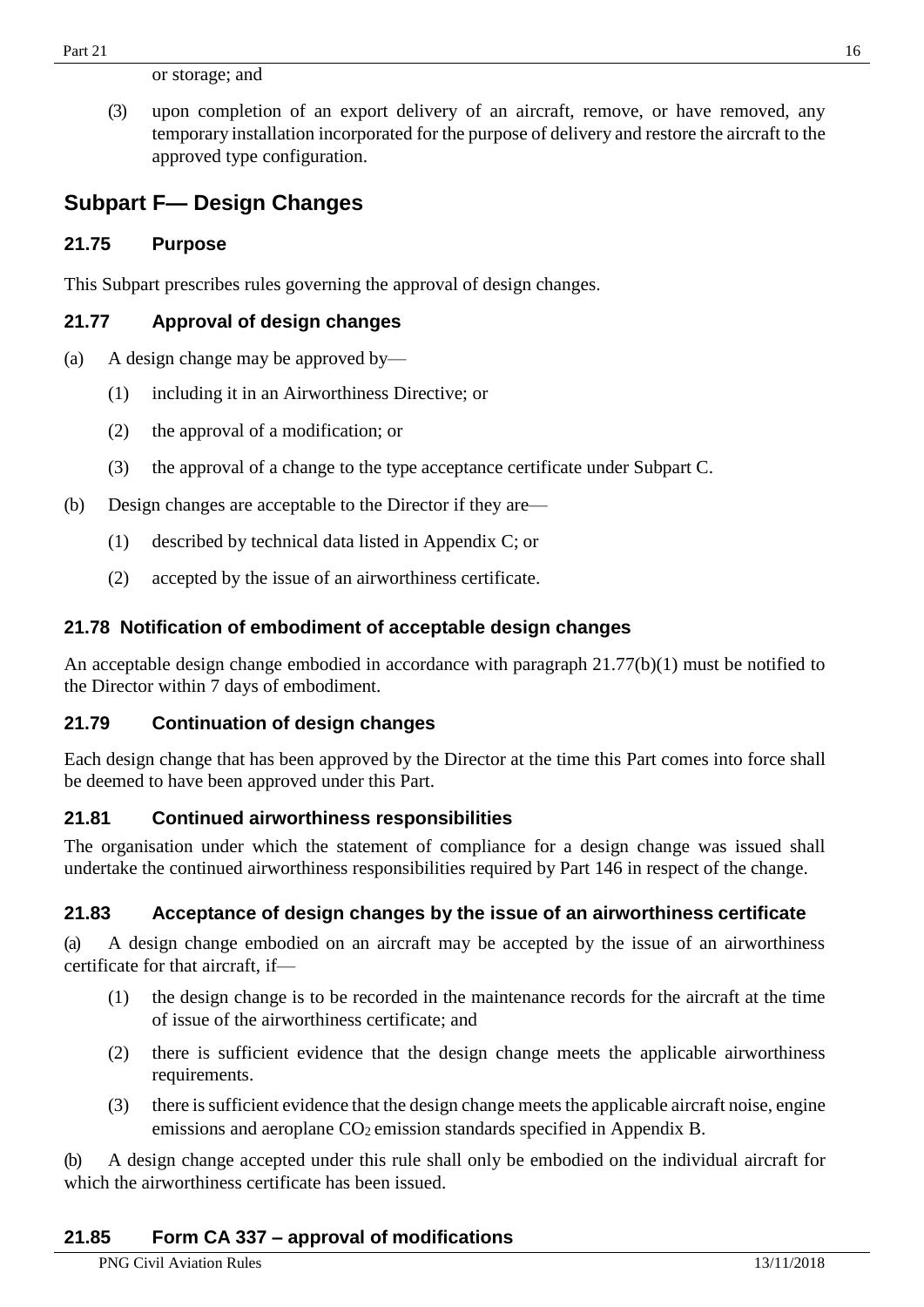The Director shall approve a modification by approving the modification's technical data under 21.95.

## <span id="page-16-0"></span>**Subpart G — Repairs**

#### <span id="page-16-1"></span>**21.87 Purpose**

This Subpart prescribes rules governing the approval of repair designs.

#### <span id="page-16-2"></span>**21.89 Approval of designs for repairs**

A repair, the design of which has not been approved under the type acceptance certificate, shall be treated as a design change to be approved in accordance with Subparts C or F.

## <span id="page-16-3"></span>**Subpart H — Technical Data and Airworthiness Specifications**

#### <span id="page-16-4"></span>**21.91 Purpose**

This Subpart prescribes rules governing the approval of acceptance of technical data:

- (1) the approval or acceptance of specifications for a material, part, process, or appliance; and
- (2) the approval of a deviation from specifications for a material, part, process, or appliance.

#### <span id="page-16-5"></span>**21.93 Technical data**

- (a) Technical data shall only be used if it is approved, or is acceptable to the Director.
- (b) Approved data is data approved by the Director in accordance with 21.95.
- (c) Acceptable technical data is data listed in Appendix C to this Part.

#### <span id="page-16-6"></span>**21.95 Form CA 337 – approval of technical data**

(a) Except as provided in paragraphs (b), (c), and (d), an applicant for the approval of technical data must complete form CA 337, and submit it to the Director with a payment of the applicable application fee prescribed by regulations made under the Act and provide the Director with—

- (1) the name and address for service in Papua New Guinea of the applicant; and
- (2) any documentation necessary to define the data; and
- (3) a description of any design change including—
	- (i) sufficient data to identify the change; and
	- (ii) the identification of all parts of a product, component, or appliance affected by the change; and
- (4) for a product, component, or appliance to be changed in accordance with the data—
	- (i) details of any investigations, test or analysisthat may be necessary to show compliance with the applicable airworthiness requirements; and
	- (ii) adequate maintenance and operating data to ensure the product, component, or appliance can be properly maintained and operated; and
- (5) any further particulars relating to the applicant, the technical data, and any design change, required by the Director; and
- (6) either—

(i) a statement of compliance provided by a design organisation certificated in accordance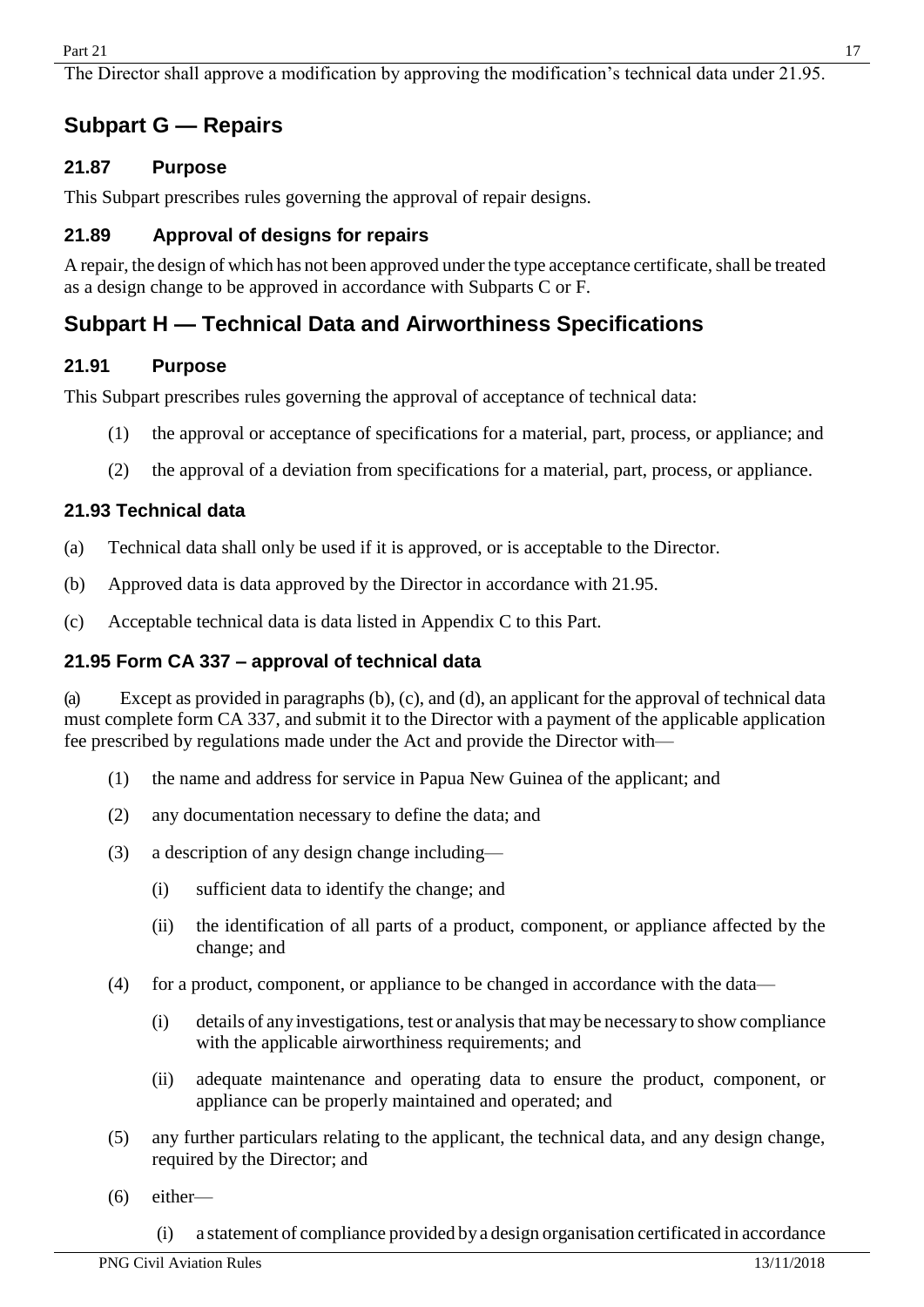- (ii) an equivalent statement to that required by paragraph  $(a)(6)(i)$  issued in accordance with the requirements of an appropriate foreign authority.
- (b) Notwithstanding paragraph (a)(6)(i), a statement of compliance may state that the technical data—
	- (1) meets the airworthiness requirements, aircraft noise, engine emissions and aeroplane  $CO<sub>2</sub>$ emission standards requirements incorporated by reference in the type certificate; or
	- (2) if special conditions are applied, meets a level of safety equivalent to that provided in paragraph  $(a)(6)(i)$ .

(c) An aircraft design organisation certificated in accordance with Part 146 may use a document other than the form CA 337 to record the information required by paragraph (a).

(d) The Director may approve technical data and an applicant is entitled to the approval of technical data if the Director is satisfied that—

- (1) the applicant meets the applicable requirements under paragraph (a); and
- (2) the approval of the data is not contrary to the interest of aviation safety; and
- (3) any airworthiness requirement that is not complied with is compensated for by a factor that provides an acceptable level of safety; and
- (4) there is no feature or characteristic of a product, component, or appliance that makesit unsafe for its intended use when the product, component or appliance is—
	- (i) changed in accordance with the data; and
	- (ii) operated in accordance with the correctly amended flight manual or other prescribed limitations.

(e) Notwithstanding paragraph  $(d)(1)$ , the Director may approve technical data without the applicant meeting every requirements of paragraph (a) if-

- (1) the application is limited to an individual product, component, or appliance; and
- (2) the data provided by the applicant is sufficient to identify any associated design change.

#### <span id="page-17-0"></span>**21.97 Approval of specifications**

The specification for a material, part, process, or appliance shall be approved by—

- (1) the application of that specification in an approved design or design change but only for that design or design change; or
- (2) another method acceptable to the Director.

#### <span id="page-17-1"></span>**21.98 Acceptance of specifications**

A specification for a material, part, process, or appliance may be acceptable to the Director if—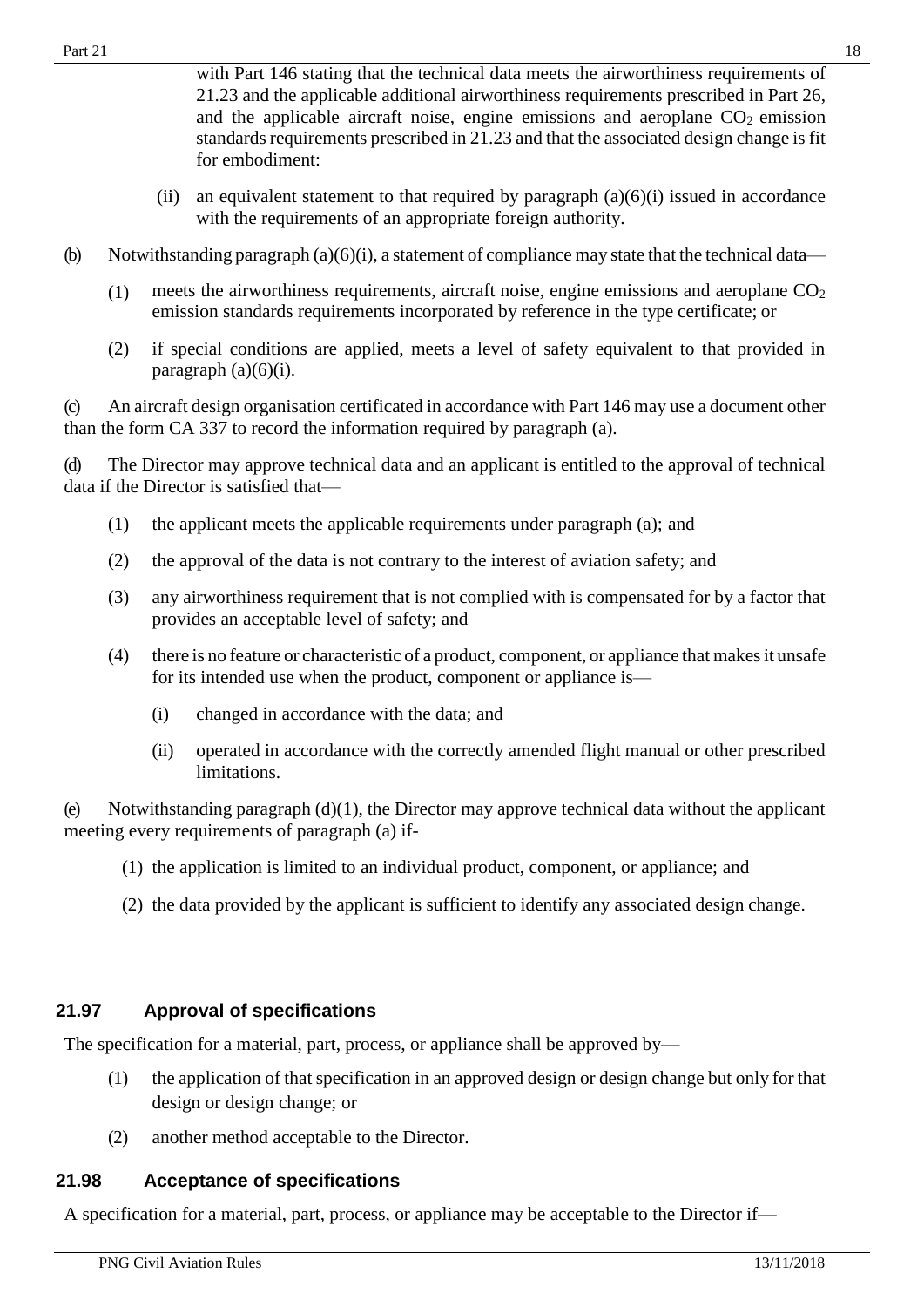- (1) it is applied by, or accepted for use in, an airworthiness design standard listed in Appendix B and is used only for that airworthiness design standard; or
- (2) it has been approved or accepted by a foreign aviation authority; or
- (3) it is a specification for a standard part and it is—
	- (i) an established industry specification; or
	- (ii) a Papua New Guinea national specification; or
	- (iii) a foreign national specification.

### <span id="page-18-0"></span>**21.99 Application for deviation from specification**

(a) An applicant for a deviation to the performance standard of an accepted specification must complete form CA 21/06, and submit it to the Director withes a payment of the appropriate application fee prescribed by regulations made under the Act and provide the Director with—

- (1) the name and address for service in Papua New Guinea of the applicant; and
- (2) the identification of the product, component, or appliance to which the deviation is to apply; and
- (3) any documentation necessary to support the deviation and its suitability for application to the product, component, or appliance; and
- (4) evidence that the standard from which a deviation isrequested is compensated for by factors or design features providing—
	- (i) an equivalent minimum performance standard; and
	- (ii) a level of safety acceptable to the Director; and
- (5) any further particulars relating to the applicant required by the Director.
- (b) An applicant is entitled to an approval of a deviation from specification if—
	- (1) the applicant meets the applicable requirements of this Rule in a manner acceptable to the Director; and
	- (2) the approval of the deviation is not contrary to the interests of aviation safety; and any airworthiness requirements not complied with are compensated for by factors that provide a level of safety acceptable to the Director.

# <span id="page-18-1"></span>**Subpart I — Materials, Parts, Processes, and Appliances**

#### <span id="page-18-2"></span>**21.101 Purpose**

This Subpart prescribes rules governing the approval or acceptance of a material, part, process, and appliance.

### <span id="page-18-3"></span>**21.103 Replacement and modification materials, parts, and appliances**

A replacement or modification material, part, or appliance to be installed into a type certificated product must—

(1) be authorised by the holder of the type certificate for the product as complying with the type design; or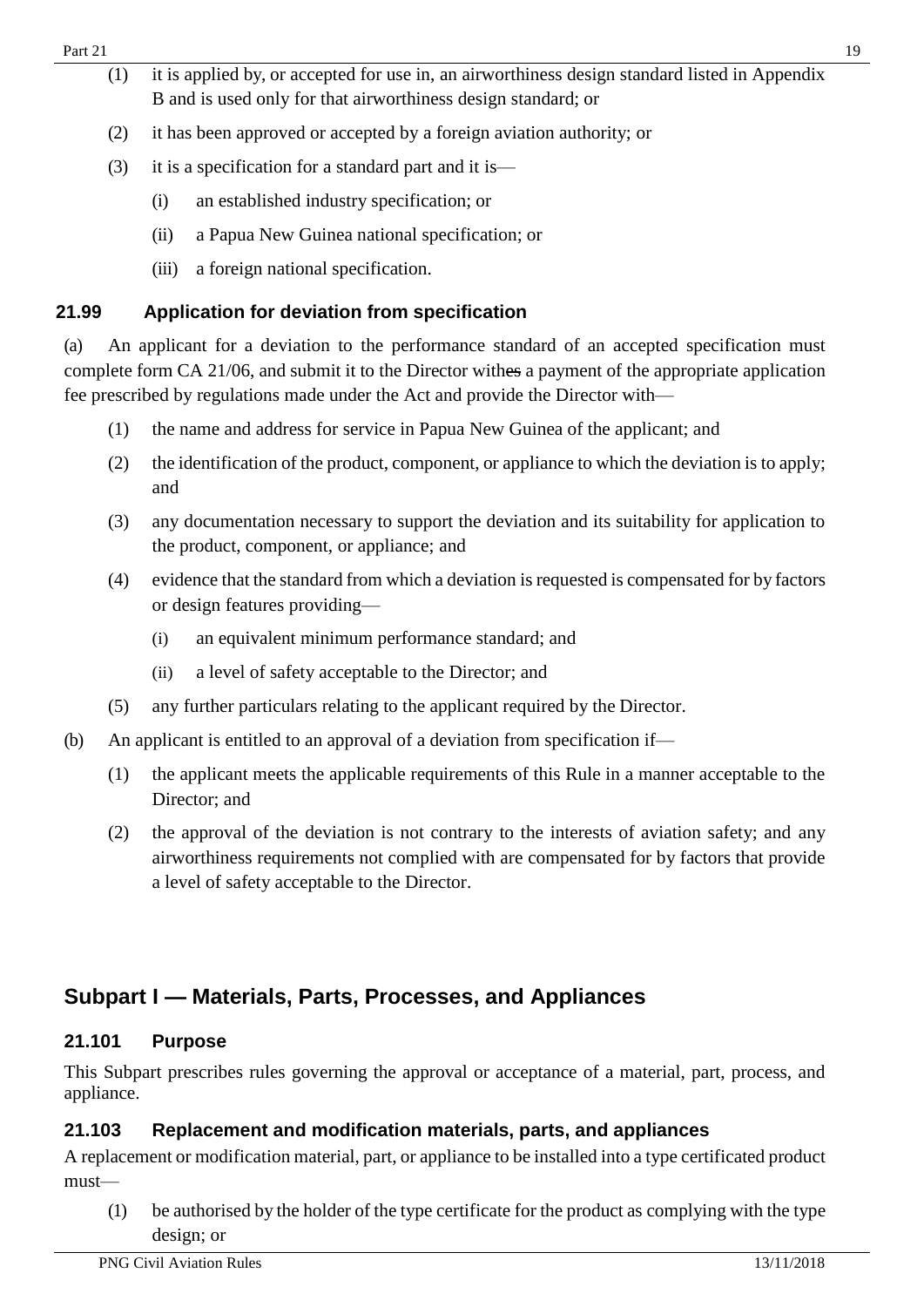- (2) be manufactured by a person performing maintenance on the product and the replacement or modification material, part or appliance must be-
	- (i) certified by the person to conform to an approved type design including any embodied design changes; and
	- (ii) identified in accordance with Subpart J; or
- (3) be issued with an authorised release certificate issued by the holder of a maintenance organisation certificate issued in accordance with Part 145 who established the conformity and traceability of, and performed maintenance on, the part or appliance; or
- (4) be issued with a release note by the holder of a supply organisation certificate issued in accordance with Part 144 who established the conformity of the material, part, or appliance; or
- (5) be a standard part; or
- (6) be an imported part accepted for the purpose by the Director.

#### <span id="page-19-0"></span>**21.105 Approval or acceptance of processes**

If a process is required to meet the airworthiness requirements of any CAR, then it must be—

- (1) included in the exposition of the holder of a maintenance organisation certificate issued under Part 145; or
- (2) included in the exposition of the holder of a manufacturing organisation certificate issued under Part 148; or
- (3) be otherwise acceptable to the Director.

# <span id="page-19-1"></span>**Subpart J — Identification of Products and Parts**

### <span id="page-19-2"></span>**21.107 Purpose**

This Subpart prescribes rules governing the identification of—

- (1) aircraft, aircraft engines, and propellers; and
- (2) critical parts; and
- (3) certain replacement and modification parts.

### <span id="page-19-3"></span>**21.109 Identification of aircraft, aircraft engines and propellers**

An aircraft, aircraft engine and propeller type accepted in Papua New Guinea must be identified with the information and in the manner prescribed in the design standard for the product.

### <span id="page-19-4"></span>**21.111 Removal, alteration and replacement of identification information**

(a) Except as provided in paragraph (b), a person must not remove, alter, or replace any of the following identification information without the approval of the Director.

- (1) the identification information that is required under rule 21.109 to be marked on an aircraft and engine data plate:
- (2) the identification information that is required under rule 21.109 to identify a propeller, propeller blade or propeller hub.
- (3) the part number and serial number that is required under rule 21.115 for the identification of a critical part.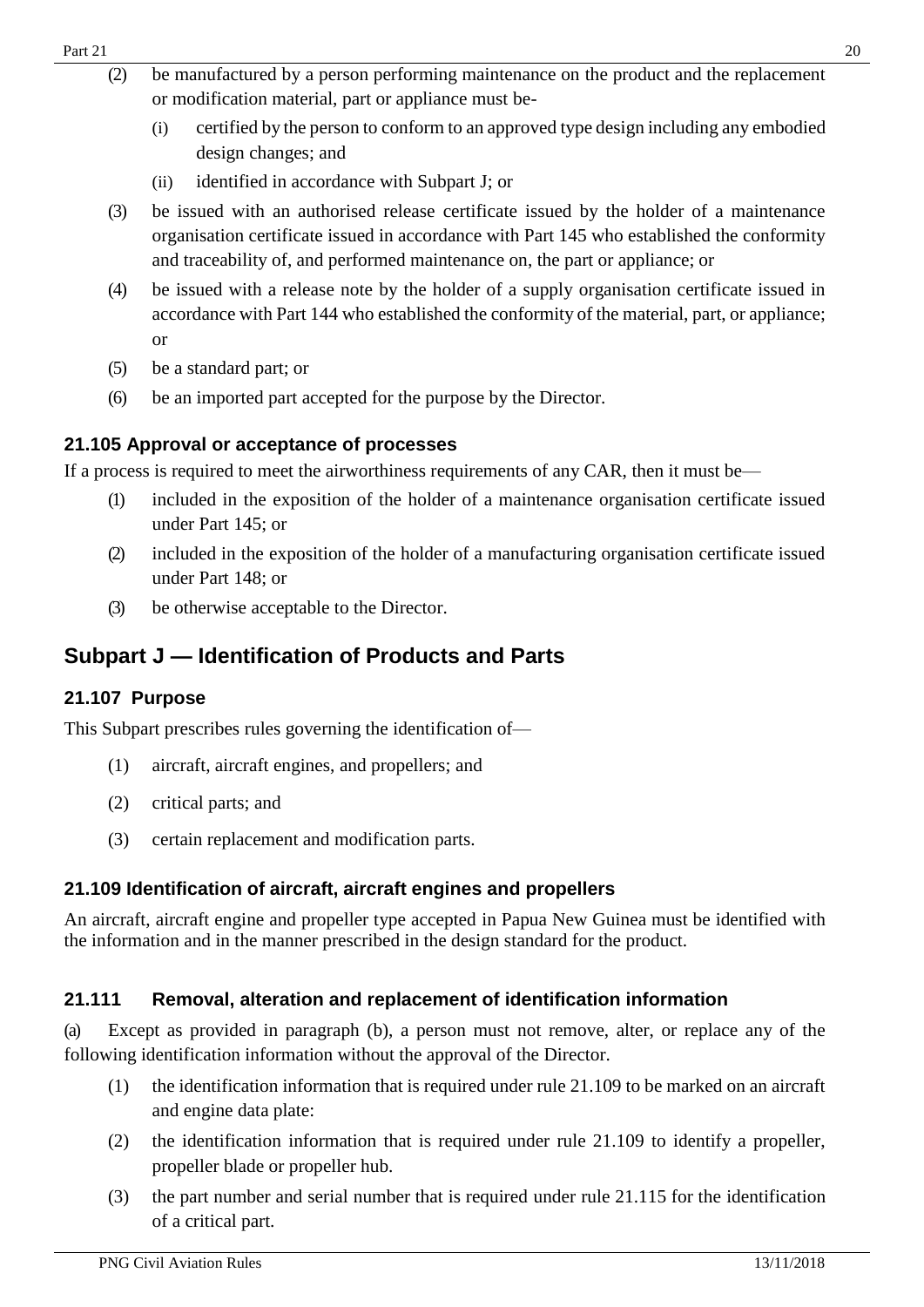Part 21  $\hspace{1.5cm}$  21

(b) A person performing maintenance in accordance with Part 43 may remove, alter, or replace the identification information referred to in paragraphs  $(a)(1)$  and  $(a)(2)$  and the part number and serial number referred to in paragraph (a)(3) if the removal, alteration, or replacement is carried out in accordance with a method, technique and practice that is acceptable to the Director.

### <span id="page-20-0"></span>**21.113 Removal and reinstallation of data plate**

(a) Except as provided by paragraph (b), a person must not remove or reinstall the data plate containing the identification information prescribed in 21.109 without the approval of the Director.

(b) A person performing maintenance in accordance with Part 43 may remove or reinstall the data plate containing the identification information prescribed in 21.109 if—

- (1) the removal of the data plate is necessary during the maintenance; and
- (2) the data plate is removed and reinstalled in accordance with a method, technique, or practice acceptable to the Director; and
- (3) the removed data plate is reinstalled on the product or part from which it was removed.

### <span id="page-20-1"></span>**21.115 Identification of critical parts**

A person who manufactures a critical part must permanently and legibly mark the part with—

- (1) a part number or an equivalent; and
- (2) a serial number or an equivalent.

# <span id="page-20-2"></span>**21.117 Identification of replacement and modification materials, parts, and appliances**

(a) A person who manufactures a replacement or modification material, part, or appliance under 21.103(2) must permanently and legibly mark the material, part, or appliance in such a manner as to ensure it can be—

- (1) Identified separately to those otherwise acceptable materials, parts, and appliances; and
- (2) clearly related to its manufacturing data.

(b) If a material, part, or appliance is too small or it is otherwise impractical to mark the material, part, or appliance with the information required by paragraph (a), the information shall be recorded on a tag attached to the material, part, appliance, or its container.

(c) Where the marking required by paragraph (b)isso extensive that to record it on a tag isimpractical, the tag attached to the material, part, appliance, or the container may refer to a specific readily available manual or catalogue for the name and model designation of each product issued with a type acceptance certificate, on which the material, part, or appliance is eligible for installation.

# **Subpart K – Reserved**

# <span id="page-20-3"></span>**Subpart L – Transition Provisions**

### <span id="page-20-4"></span>**21.151 Transition**

Transition provisions detailed in Part 20 apply to this Part.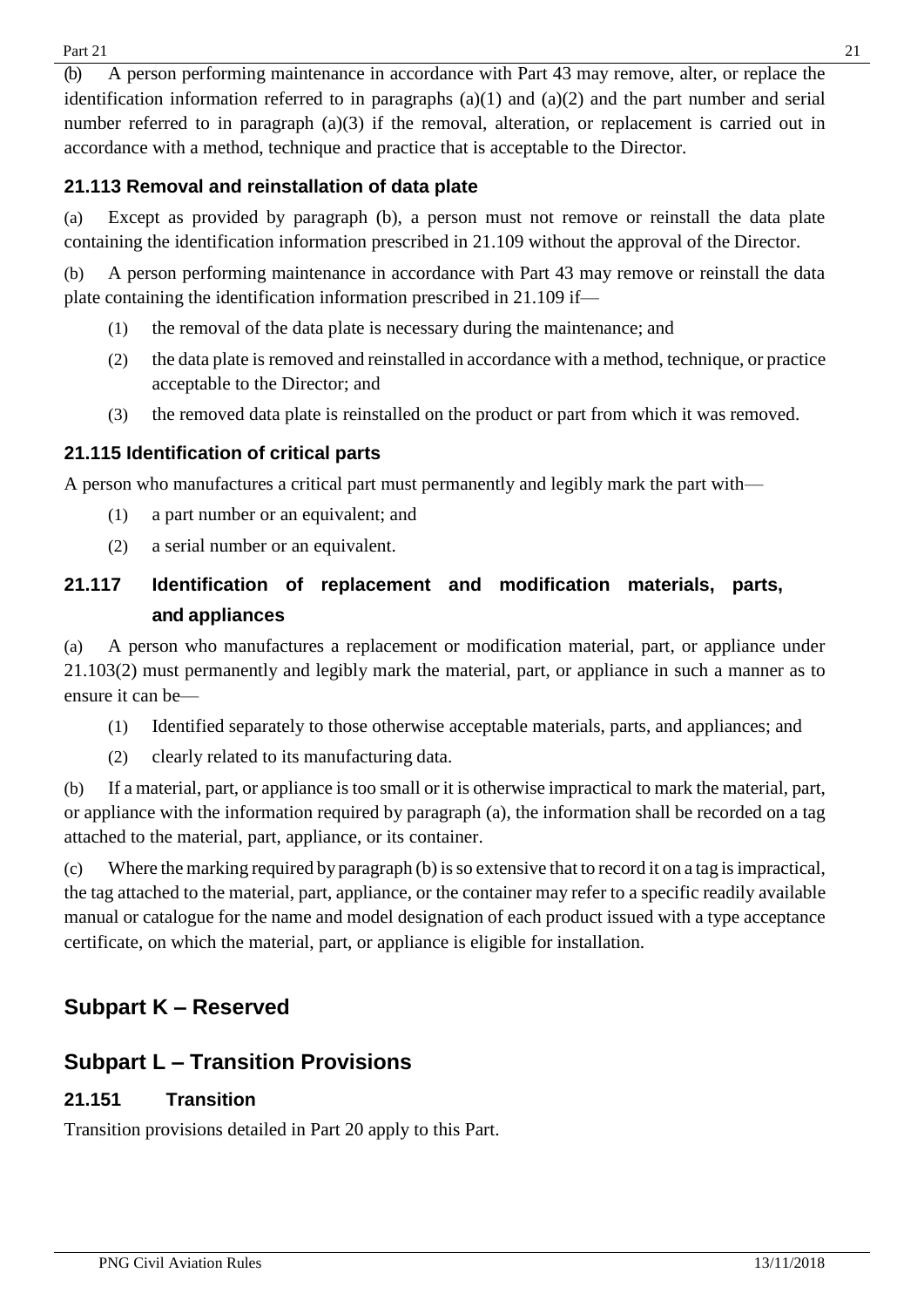# <span id="page-21-0"></span>**Appendix A - Reserved**

# **Appendix B - Airworthiness Design Standards**

- (a) Subject to paragraph (c), the standard category airworthiness design standards are—
	- (1) any of the following Federal Aviation Regulations issued by the Federal Aviation Administration of the United States of America:
		- (i) Part 23 Airworthiness Standards: Normal, Utility, Acrobatic, and Commuter Category Aeroplanes, excluding 23.785(a) and23.807(b)(5):
		- (ii) Part 25 Airworthiness Standards: Transport Category Aeroplanes:
		- (iii) Part27—Airworthiness Standards: Normal Category Rotorcraft: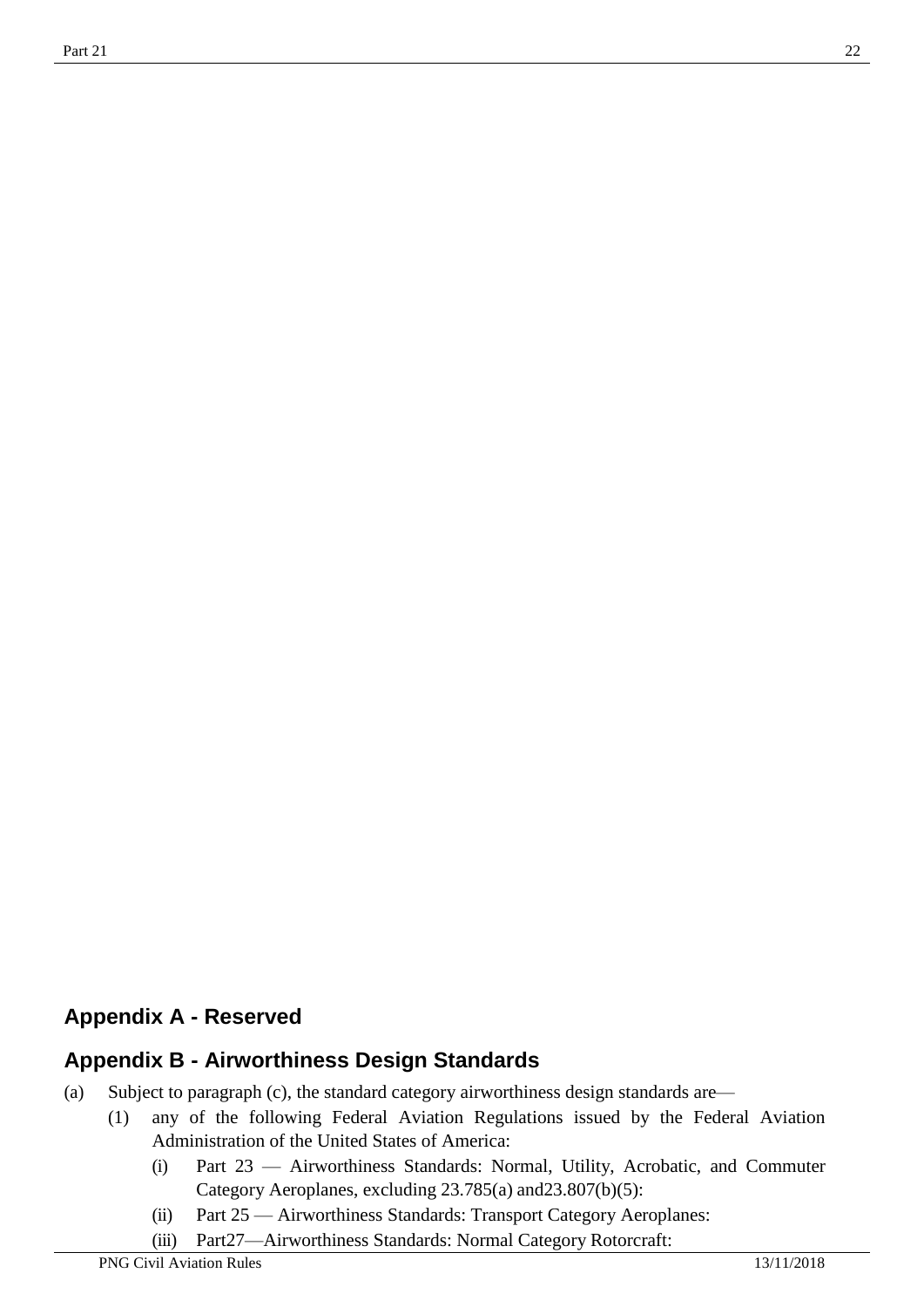- (iv) Part29—Airworthiness Standards: Transport Category Rotorcraft:
- (v) Part 31 Airworthiness Standards: Manned Free Balloons:
- (vi) Part 33 Airworthiness Standards: Aircraft Engines:
- (vii) Part 35 Airworthiness Standards: Propellers; or
- (2) A set of airworthiness design standards that the Director determines—
	- (i) comply with Annex 8 to the Convention, or appropriate design standards considered acceptable by the Director; and
	- (ii) provide an equivalent level of safety to those airworthiness design standards prescribed in paragraph (1) which were applicable at the time of type certification.
- (b) Subject to paragraph (c), the restricted category airworthiness design standards are—
	- (1) any of the design standards specified in paragraph (a), and any relevant standards specified in paragraphs (d) and (e), excluding those requirements that the Director determines inappropriate for the purpose for which the aircraft is to be used; or
	- (2) a set of airworthiness design standards that the Director determines appropriate for the purpose for which the aircraft is to be used.

(c) The airworthiness design standard for a standard or restricted category aircraft must include a flight manual that contains—

- (1) the operating limitations and information required to be provided by the applicable airworthiness design standard, in the form of a manual, markings or placards; and
- (2) for aeroplanes and rotorcraft, the maximum ambient atmospheric temperatures for which engine cooling was demonstrated, in the performance information section of the flight manual; and
- (3) the information required by  $21.23(1)(ii)$  in the form of a certificate or a page in the flight manual.
- (d) The standard category aircraft noise standards are-
	- (1) the standards specified in the applicable chapter of ICAO Annex 16 Volume 1 except that-
		- (i) all subsonic turbo-jet and turbo-fan powered aeroplanes must comply with the standards specified in Annex 16, Volume 1, Chapter 3; and
		- (ii) if a higher standard has been specified in the aircraft type certificate, noise certificate or equivalent document, then that standard applies; or
	- (2) a set of equivalent airworthiness design standards acceptable to the Director.
- (e) The standard category aircraft noise engine emissions and aeroplane  $CO<sub>2</sub>$  emission standards are-
	- (1) the standards specified in the applicable chapter of ICAO Annex 16 Volume II and Volume III; or
	- (2) a set of equivalent airworthiness design standards acceptable to the Director.

# <span id="page-22-0"></span>**Appendix C- Acceptable Technical Data**

- (a) Subject to paragraph (b), the following are acceptable technical data:
	- (1) the design standards listed in Appendix B:
	- (2) a type certificate datasheets:
	- (3) a foreign type certificate data sheets used for the issue of a type acceptance certificate:
	- (4) type design data for a type certificated products:
	- (5) design change data that support a design change approved by the means specified in rule 21.77:
	- (6) data approved by the Director under rule 21.95:
	- (7) data provided by the PNG Civil Aviation Authority and published in an advisory circular: